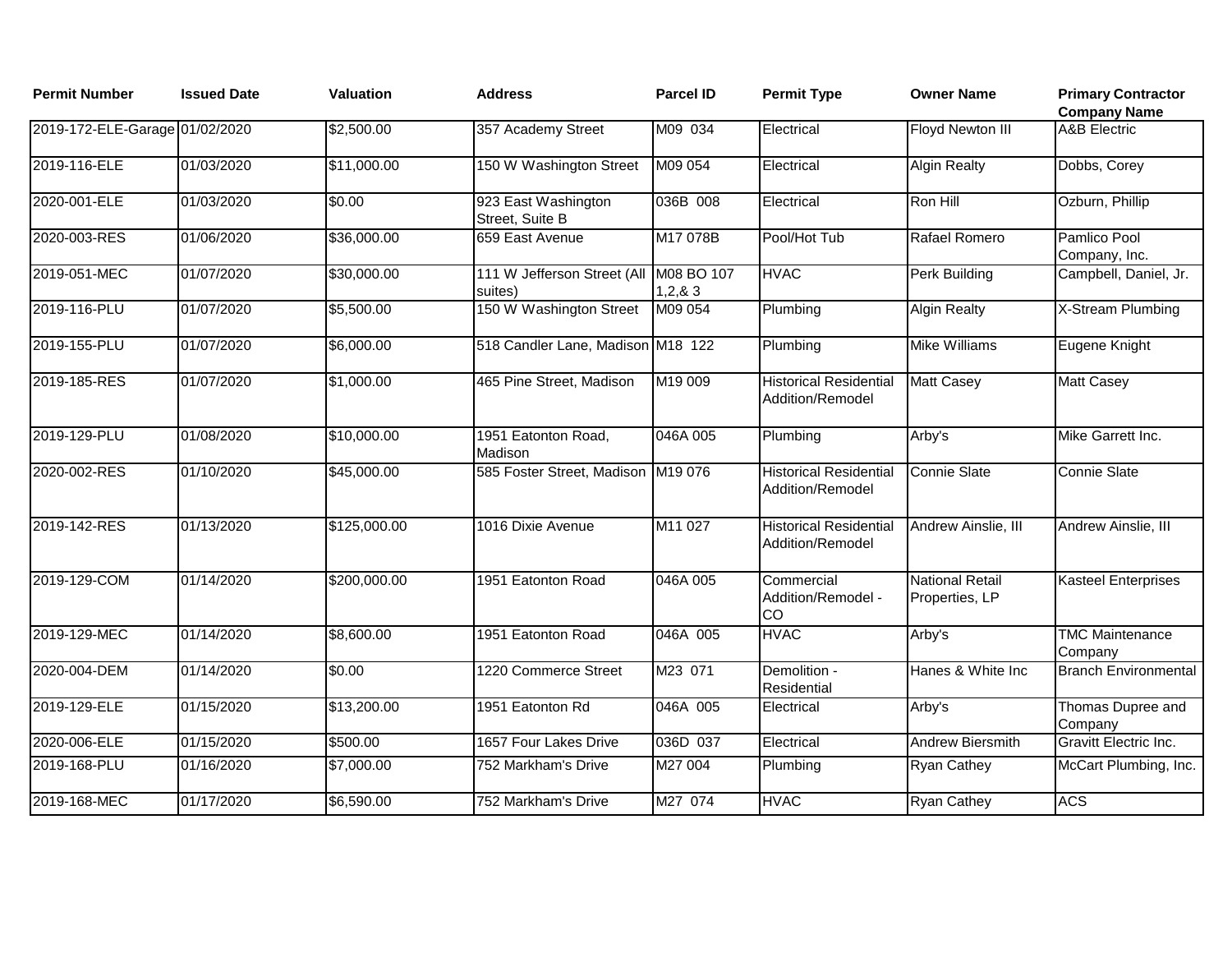| 2019-173-COM                | 01/17/2020 | \$28,000.00    | 1400 Eatonton Road                 | 036E 003             | Commercial<br>Addition/Remodel -<br>CO | <b>Robert Ussery</b>                        | Storey & Son Inc                             |
|-----------------------------|------------|----------------|------------------------------------|----------------------|----------------------------------------|---------------------------------------------|----------------------------------------------|
| 2019-155-MEC                | 01/23/2020 | \$6,400.00     | 518 Candler Lane                   | M18 122              | <b>HVAC</b>                            | Tina & Mike Williams                        | Bellew, Donald                               |
| 2019-051-ELE-Lofts          | 01/24/2020 | \$25,000.00    | 111 W Jefferson St                 | M08 BO 107<br>1,2,83 | Electrical                             | Perk Ave                                    | Bray, Sonny                                  |
| 2020-009-ELE                | 01/24/2020 | \$20,000.00    | 490 Wellington Street              | 036 007              | Electrical                             | City of Madison                             | Bone, R. Charles                             |
| 2019-157-PLU                | 01/27/2020 | \$7,000.00     | 1652 Four Lakes Dr                 | 036D 069             | Plumbing                               | David & Willa Tyler                         | Melton, Stephen, Jr.                         |
| 2019-183-COM                | 01/28/2020 | \$250,000.00   | 1051 Fairground Road               | 036 047T             | Commercial<br>Addition/Remodel -<br>CO | Robert Pennington                           | Milford Construction,<br>Inc.                |
| 2020-011-ELE                | 01/28/2020 | \$100.00       | 601 Foster Park Lane               | M20 071C             | Electrical                             | Homebilt                                    | Sommerer Electric Inc                        |
| 2019-159-COM                | 01/30/2020 | \$25,000.00    | 124 W Jefferson Street             | M08 102              | Commercial<br>Addition/Remodel -<br>CO | <b>Morgan Stanley</b>                       | <b>Cork Howard</b>                           |
| 2020-005-COM                | 01/30/2020 | \$272,320.00   | 162 N Main Street                  | M18 019              | Commercial<br>Addition/Remodel -<br>CO | City of Madison                             | <b>Whitsel Construction</b><br>Services, LLC |
| 2020-007-RES                | 01/30/2020 | \$1,100,000.00 | 1230 Maxey Lane                    | M28 005 A            | <b>New Residential</b>                 | Andrew Jerry &<br><b>Christian Williams</b> | <b>Wilkins Construction</b><br>Company       |
| 2019-157-MEC                | 02/03/2020 | \$9,250.00     | 1652 Four Lakes Dr                 | 036D 069             | <b>HVAC</b>                            | David & Willa Tyler                         | D&W Airflow                                  |
| 2020-012-MEC                | 02/03/2020 | \$6,000.00     | 1422 Billups St                    | M06 008              | <b>HVAC</b>                            | <b>Christine Morris</b>                     | Campbell, Daniel, Jr.                        |
| 2019-076-MEC-<br>GAS_Permit | 02/04/2020 |                | 1500 Monticello Road               | 037G 002             | <b>HVAC</b>                            | Love's Country Stores,<br>Inc               | Ken Pitts                                    |
| 2019-076-PLU                | 02/04/2020 | \$295,000.00   | 1500 Monticello Road               | 037G 002             | Plumbing                               | Love's Country Stores, Ken Pitts<br>Inc     |                                              |
| 2019-159-ELE                | 02/12/2020 | \$19,845.00    | 124 W Jefferson Street             | M08 102              | Electrical                             | Morgan Stanley                              | Beam Electric Co.                            |
| 2019-166-COM                | 02/13/2020 | \$120,000.00   | 1055 Hanover Drive                 | M12 009              | <b>New Commercial</b>                  | Southern Landscape                          | O'Neal, Ryan                                 |
| 2020-005-ELE                | 02/13/2020 | \$25,000.00    | 162 N Main Street, Madison M18 019 |                      | Electrical                             | City of Madison                             | <b>Craft Electrical</b><br>Services          |
| 2020-002-ELE                | 02/18/2020 | \$2,000.00     | 585 Foster Street, Madison M19 076 |                      | Electrical                             | Connie Slate                                | Connie Slate                                 |
| 2020-002-PLU                | 02/18/2020 | \$1,500.00     | 585 Foster Street                  | M19 076              | Plumbing                               | Connie Slate                                | Connie Slate                                 |
| 2020-014-RES                | 02/18/2020 | \$15,000.00    | 1431 Cedar Drive                   | 036D 029             | Residential<br>Addition/Remodel -CC    | Don & Pat Leming                            | Don & Pat Leming                             |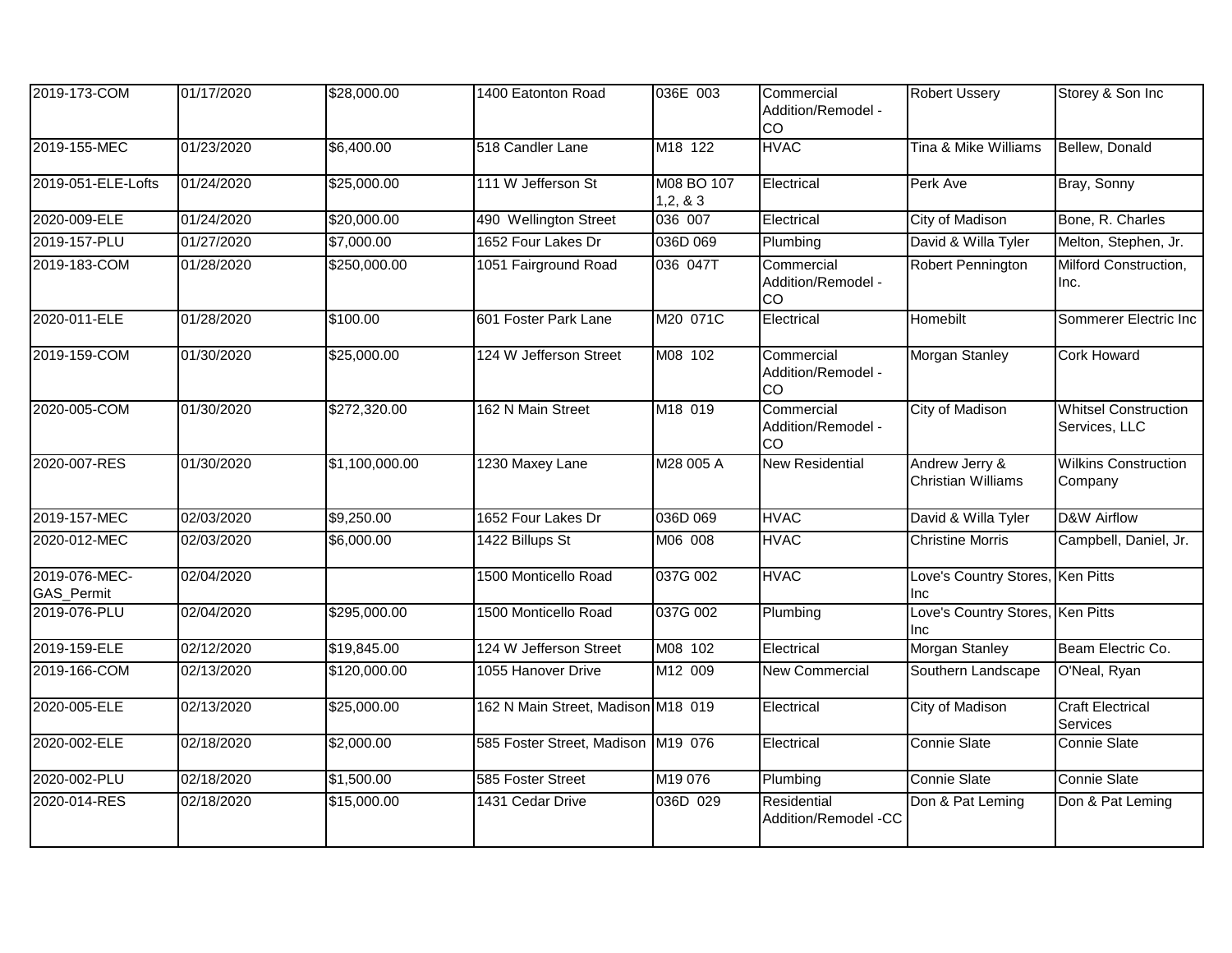| 2019-181-MEC | 02/21/2020 | \$6,695.00      | 758 Markham's Drive                             | M19 128   | <b>HVAC</b>                            | Ryan Cathey                                   | <b>ACS</b>                              |
|--------------|------------|-----------------|-------------------------------------------------|-----------|----------------------------------------|-----------------------------------------------|-----------------------------------------|
| 2020-018-MEC | 02/21/2020 | \$5,475.00      | 1011 White Street                               | M03 024   | <b>HVAC</b>                            | <b>Ryan Cathey</b>                            | <b>ACS</b>                              |
| 2020-007-ELE | 02/24/2020 | \$15,000.00     | 1230 Maxey Lane                                 | M28 005 A | Electrical                             | Pennington Land<br>Company                    | Peters, William                         |
| 2020-019-ACC | 02/25/2020 | \$25,000.00     | 802 Foster Street                               | M28 001D  | Residential<br>Addition/Remodel -CC    | <b>Chris Nelson</b>                           | White's Pools, Inc                      |
| 2019-039-ELE | 02/26/2020 | \$4,500.00      | 138 Academy Street                              | M09 013   | Electrical                             | <b>Madison Commercial</b><br>Association, LLC | Hammonds, Patrick                       |
| 2020-020-ELE | 02/26/2020 | \$4,500.00      | 140 Academy Street                              | M09 013   | Electrical                             | <b>Madison Commercial</b><br>Association      | Hammonds, Patrick                       |
| 2020-020-MEC | 02/26/2020 | \$4,000.00      | 140 Academy Street                              | M09 013   | Plumbing                               | <b>Madison Commercial</b><br>Association      | Campbell, Daniel, Jr.                   |
| 2019-181-PLU | 02/27/2020 | \$9,000.00      | 758 Markham's Drive                             | M19 128   | Plumbing                               | <b>Smart Properties</b>                       | McCart Plumbing, Inc.                   |
| 2020-005-MEC | 02/27/2020 | \$14,500.00     | 162 N Main Street                               | M18 021   | <b>HVAC</b>                            | <b>City of Madison</b>                        | <b>ACS</b>                              |
| 2020-005-PLU | 03/02/2020 | \$16,000.00     | 162 N Main Street                               | M18 019   | Plumbing                               | <b>City of Madison</b>                        | Power, Randall                          |
| 2019-076-ELE | 03/04/2020 | \$50,000.00     | 1500 Monticello Road                            | 037G 002  | Electrical                             | Love's Country Stores, D & S Electric<br>Inc  |                                         |
| 2020-022-DEM | 03/04/2020 | \$0.00          | 137 S Main St                                   | M08 098   | Demolition -<br>Commercial             | Antiques on the<br>Square, LLC                | Canelo Landscaping                      |
| 2020-023-MEC | 03/05/2020 | \$4,300.00      | 1339 Cedar Dr, Madison                          | 036D 041  | <b>HVAC</b>                            | Michael & Allison<br>Fender                   | Dudley, Bobby                           |
| 2020-016-COM | 03/10/2020 | \$10,055,000.00 | 1211 Mary Magnan                                | 037 158A  | Commercial<br>Addition/Remodel -<br>CO | CR Bard Inc.                                  | Pond Constructors                       |
| 2019-159-MEC | 03/20/2020 | \$13,000.00     | 124 W Jefferson Street                          | M08 102   | <b>HVAC</b>                            | Morgan Stanley -<br>Madison                   | <b>Legacy Mechanical</b><br>Services    |
| 2019-159-PLU | 03/20/2020 | \$20,000.00     | 124 W Jefferson Street                          | M08 102   | Plumbing                               | Morgan Stanley -<br>Madison                   | Legacy Mechanical<br>Services 2         |
| 2019-157-ACC | 03/30/2020 | \$24,000.00     | 1652 Four Lakes Dr                              | 036D 069  | Accessory Building-<br>Residential     | David & Willa Tyler                           | John Mitchell Lindsey                   |
| 2019-173-PLU | 03/30/2020 | \$2,000.00      | 1400 Eatonton Road, Suite 036E 003<br>700 & 800 |           | Plumbing                               | <b>Robert Ussery</b>                          | <b>Bryan Harris</b>                     |
| 2020-017-COM | 03/30/2020 | \$52,000.00     | 1031 Fairground Road                            | 036 047A  | Commercial<br>Addition/Remodel -<br>CO | Tenina Lemon                                  | <b>Miles Construction</b><br>Group, LLC |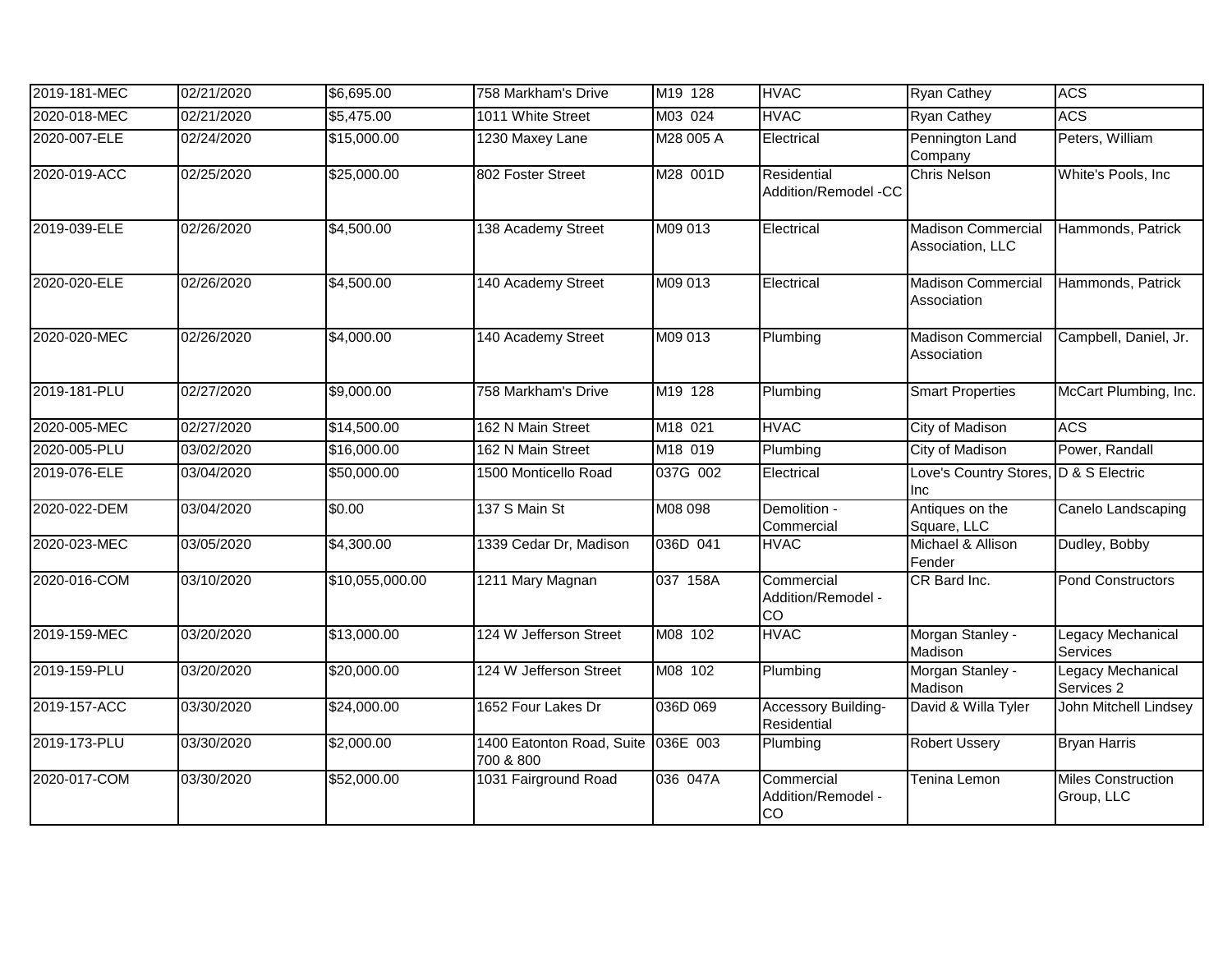| 2019-172-RES            | 04/02/2020 | \$325,000.00 | 357 Academy Street                      | M19 034   | <b>Historical Residential</b><br>Addition/Remodel | Floyd Newton III                                | Jones & Jones<br><b>Premier Builders</b> |
|-------------------------|------------|--------------|-----------------------------------------|-----------|---------------------------------------------------|-------------------------------------------------|------------------------------------------|
| 2019-175-MEC            | 04/02/2020 | \$10,000.00  | 622 Foster Street                       | M20 071 B | <b>HVAC</b>                                       | Homebilt                                        | Arctic Circle Air, Inc.                  |
| 2019-172-ELE            | 04/06/2020 | \$30,000.00  | 357 Academy Street                      | M19 034   | Electrical                                        | Floyd Newton III                                | <b>A&amp;B</b> Electric                  |
| 2019-172-MEC            | 04/06/2020 | \$40,000.00  | 357 Academy Street                      | M19 034   | <b>HVAC</b>                                       | Floyd Newton III                                | Phelps, Jason                            |
| 2019-172-MEC-<br>Garage | 04/06/2020 | \$3,000.00   | 357 Academy Street                      | M09 034   | <b>HVAC</b>                                       | Floyd Newton III                                | Phelps, Jason                            |
| 2019-172-PLU            | 04/06/2020 | \$23,000.00  | 357 Academy Street                      | M19 034   | Plumbing                                          | Floyd Newton III                                | Knight-Way Plumbing                      |
| 2019-175-PLU            | 04/07/2020 | \$30,000.00  | 622 Foster Street, Madison              | M20 071 B | Plumbing                                          | Homebilt                                        | Randal Lowe<br>Plumbing                  |
| 2019-076-MEC            | 04/13/2020 | \$167,651.00 | 1500 Monticello Road                    | 037G 002  | <b>HVAC</b>                                       | Love's Country Stores, Weber Air<br><b>I</b> nc | Conditioning<br>Company, Inc.            |
| 2019-076-ELE-LVolt      | 04/14/2020 | \$115,000.00 | 1500 Monticello Road                    | 037G 002  | Low Voltage                                       | Love's Country Stores, Ellis Electric<br>Inc    |                                          |
| 2020-017-PLU            | 04/14/2020 | \$3,000.00   | 1031 Fairground Road                    | 036 047A  | Plumbing                                          | <b>Tenina Lemon</b>                             | <b>Affordable Smitys</b><br>Plumbing     |
| 2020-026-ACC            | 04/14/2020 | \$32,000.00  | 942 Old Post Road                       | M21 007   | Pool/Hot Tub                                      | Patricia Layson                                 | Pamlico Pool<br>Company, Inc.            |
| 2020-026-ELE            | 04/14/2020 | \$1,200.00   | 942 Old Post Road                       | M21 007   | Electrical                                        | Patricia Layson                                 | <b>T&amp;T Electric</b>                  |
| 2020-016-MEC            | 04/15/2020 | \$5,595.00   | 1211 Mary Magnan<br><b>Boulevard</b>    | 037 158 A | <b>HVAC</b>                                       | CR Bard, Inc.                                   | MCI Enterprises, Inc.                    |
| 2020-022-COM            | 04/22/2020 | \$85,000.00  | 137 S Main Street                       | M08 098   | <b>Historical Commercial</b><br>Addition/Remodel  | Theresa Bishop                                  | Clark, Daniel, Sr.                       |
| 2019-166-PLU            | 04/28/2020 | \$3,000.00   | 1055 Hanover Drive                      | M12 009   | Plumbing                                          | Ryan O'Neal                                     | Hyde Plumbing &<br>Repair                |
| 2020-024-RES            | 04/28/2020 | \$275,000.00 | 630 Foster Park Lane                    | M20 071T  | <b>New Residential</b>                            | Homebilt                                        | Homebilt                                 |
| 2020-025-RES            | 04/28/2020 | \$273,350.00 | 651 Foster Park Lane                    | M20 071H  | New Residential                                   | Homebilt                                        | Homebilt                                 |
| 2020-019-MEC            | 05/01/2020 | \$900.00     | 802 Foster Street                       | M28 001D  | <b>HVAC</b>                                       | <b>Chris Nelson</b>                             | <b>Rickey Pines</b><br>Contractor        |
| 2020-029-RES            | 05/01/2020 | \$202,500.00 | 1600 Bethany Rd - Duplex<br>3001 & 3003 | 036 059   | <b>New Residential</b>                            | Kelly<br>Mahoney/Wellbridge<br>Developer        | <b>Kelly Homes</b><br>Construction       |
| 2020-024-ELE            | 05/11/2020 | \$0.00       | 630 Foster Park Lane                    | M20 071T  | Electrical                                        | <b>Homebilt</b>                                 |                                          |
| 2020-025-ELE            | 05/11/2020 | \$0.00       | 651 Foster Park Lane                    | M20 071H  | Electrical                                        | Homebilt                                        | Homebilt                                 |
| 2020-031-MEC            | 05/11/2020 | \$4,200.00   | 1050 White Street                       | M30 013   | <b>HVAC</b>                                       | Gertrude Pugh                                   | Campbell's Heating<br>and Air            |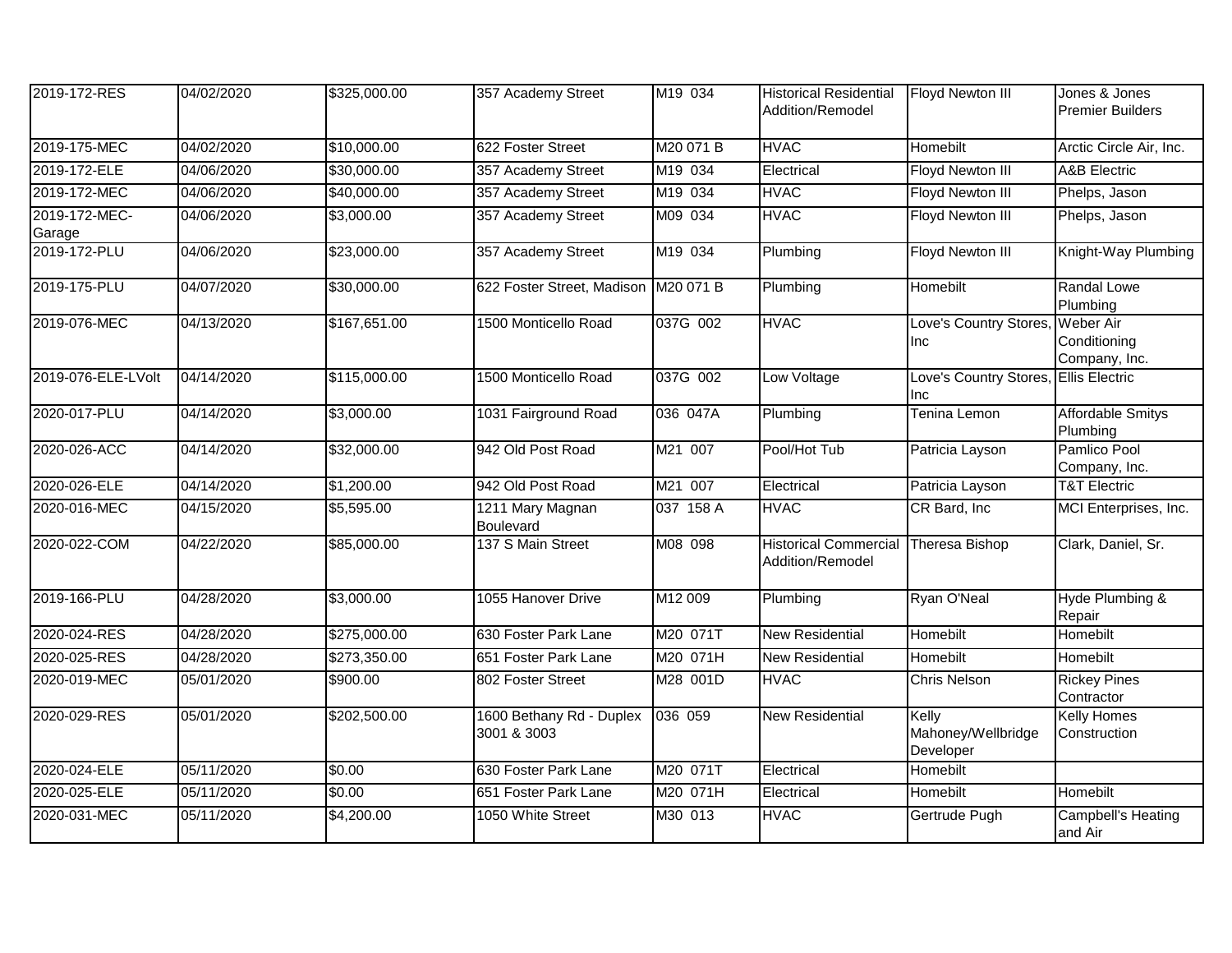| 2020-008-COM | 05/13/2020 | \$50,000.00  | 164 S Main Street                       | M19 051                 | Commercial<br>Addition/Remodel -<br>CO            | PEF Properties, LCC                          | <b>Keeoco Development</b>          |
|--------------|------------|--------------|-----------------------------------------|-------------------------|---------------------------------------------------|----------------------------------------------|------------------------------------|
| 2019-166-ELE | 05/20/2020 | \$3,500.00   | 1055 Hanover Drive                      | M12 009                 | Electrical                                        | Ryan O'Neal                                  | <b>CDH Electric</b>                |
| 2020-007-MEC | 05/26/2020 | \$44,000.00  | 1230 Maxey Lane                         | M28 005 A               | <b>HVAC</b>                                       | Pennington Land<br>Company                   | Wilson Bryant AC                   |
| 2020-030-ELE | 05/26/2020 | \$25.00      | 631 Foster Park Lane                    | M20 071F                | Electrical                                        | Homebilt                                     | <b>Bobby Keys</b>                  |
| 2020-030-RES | 05/26/2020 | \$274,120.00 | 631 Foster Park Lane                    | M20 071F                | <b>New Residential</b>                            | Homebilt                                     | Homebilt                           |
| 2019-175-ELE | 05/27/2020 | \$2,500.00   | 622 Foster Street                       | M20 071 B               | Electrical                                        | Homebilt                                     | Sommerer Electric Inc              |
| 2020-032-RES | 05/28/2020 | \$655,751.00 | 1020 Saye Creek Drive                   | 035 232                 | <b>New Residential</b>                            | Ralph Lancaster                              | Ralph Lancaster                    |
| 2020-035-MEC | 05/28/2020 | \$14,520.00  | 1462 Eatonton Rd                        | 037E 010                | <b>HVAC</b>                                       | Albanese Holdings                            | Rodney                             |
| 2020-036-ELE | 05/28/2020 | \$500.00     | 554 Hough Cir                           | M08A 021                | Electrical                                        | Julia Osaby                                  | Wyatt, Eddie                       |
| 2020-036-MEC | 05/28/2020 | \$3,400.00   | 554 Hough Cir                           | M08A 021                | <b>HVAC</b>                                       | Julia Osaby                                  | Omega Heating & Air                |
| 2020-037-RES | 05/28/2020 | \$202,500.00 | 1600 Bethany Rd Duplex<br>3005 & 3007   | 036 059                 | <b>New Residential</b>                            | Kelly<br>Mahoney/Wellbridge<br>Developer     | <b>Kelly Homes</b><br>Construction |
| 2020-038-RES | 05/28/2020 | \$284,850.00 | 1600 Bethany Rd - Quad<br>2008, A,B,C,D | 036 059                 | <b>New Residential</b>                            | Kelly<br>Mahoney/Wellbridge<br>Developer     | <b>Kelly Homes</b><br>Construction |
| 2020-022-ELE | 05/29/2020 | \$15,000.00  | 137 S Main Street                       | M08 098                 | Electrical                                        | Antiques on the<br><b>Square Real Estate</b> | <b>Frank Nesbitt</b>               |
| 2020-028-ELE | 06/01/2020 | \$4,500.00   | 311 N Main Street Suite<br><b>B/200</b> | M08 BO 078<br>CB        | Electrical                                        | Youngblood<br>Investments, LLC               | <b>Terry Ozburn</b>                |
| 2020-039-RES | 06/01/2020 | \$2,850.00   | 238 E Jefferson St                      | M18 062                 | <b>Historical Residential</b><br>Addition/Remodel | <b>Carol Childs</b>                          | <b>Carol Childs</b>                |
| 2020-028-COM | 06/03/2020 | \$22,000.00  | 311 N Main Street Suite<br><b>B/200</b> | M08 BO 078<br><b>CB</b> | Commercial<br>Addition/Remodel -<br>CO            | Youngblood<br>Investments, LLC               | <b>Miles Construction</b><br>Group |
| 2020-029-ELE | 06/05/2020 | \$4,000.00   | 1600 Bethany Rd - Duplex<br>3001 & 3003 | 036 059                 | Electrical                                        | <b>Wellbridge Madison</b><br>Developer, LLC  | <b>VLS Electric</b>                |
| 2020-029-MEC | 06/05/2020 | \$8,000.00   | 1600 Bethany Rd - Duplex<br>3001 & 3003 | 036 059                 | <b>HVAC</b>                                       | Wellbridge Madison<br>Developer, LLC         | <b>Allgood Unified</b><br>Services |
| 2020-029-PLU | 06/05/2020 | \$4,000.00   | 1600 Bethany Rd - Duplex<br>3001 & 3003 | 036 059                 | Plumbing                                          | <b>Wellbridge Madison</b><br>Developer, LLC  | <b>Bakop Construction</b>          |
| 2020-032-ELE | 06/05/2020 | \$10,000.00  | 1020 Saye Creek Drive,<br>Madison       | 035 232                 | Electrical                                        | Ralph Lancaster                              | Stover, Paul                       |
| 2020-037-ELE | 06/05/2020 | \$3,800.00   | 1600 Bethany Rd Duplex<br>3005 & 3007   | 036 059                 | Electrical                                        | <b>Wellbridge Madison</b><br>Developer, LLC  | <b>VLS Electric</b>                |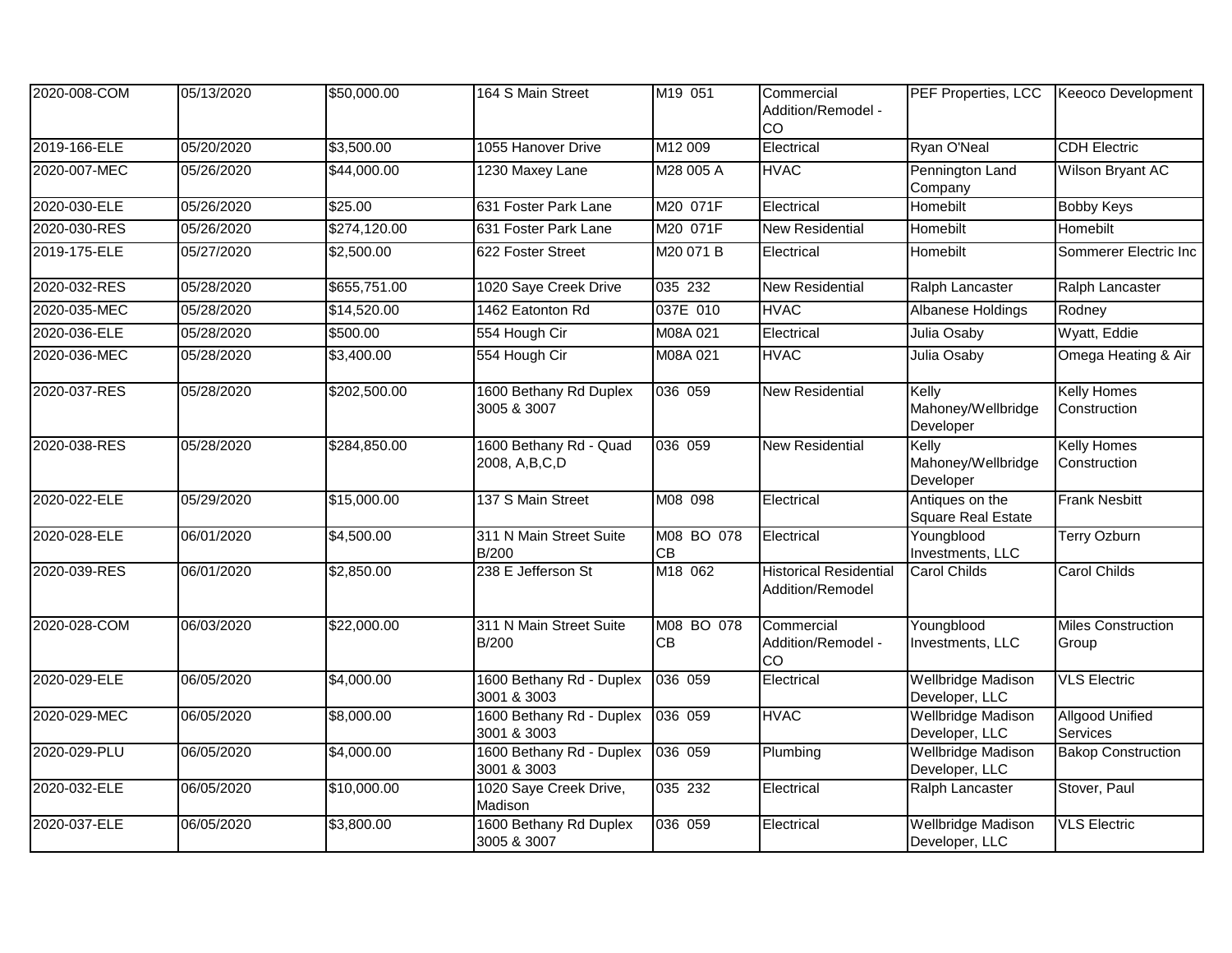| 2020-037-MEC | 06/05/2020 | \$8,000.00   | 1600 Bethany Rd Duplex<br>3005 & 3007         | 036 059  | <b>HVAC</b>            | <b>Wellbridge Madison</b><br>Developer, LLC | <b>Allgood Unified</b><br>Services        |
|--------------|------------|--------------|-----------------------------------------------|----------|------------------------|---------------------------------------------|-------------------------------------------|
| 2020-037-PLU | 06/05/2020 | \$4,000.00   | 1600 Bethany Rd Duplex<br>3005 & 3007         | 036 059  | Plumbing               | <b>Wellbridge Madison</b><br>Developer, LLC | <b>Bakop Construction</b>                 |
| 2020-038-ELE | 06/05/2020 | \$5,200.00   | 1600 Bethany Rd - Quad<br>2008, A,B,C,D       | 036 059  | Electrical             | <b>Wellbridge Madison</b><br>Developer, LLC | <b>VLS Electric</b>                       |
| 2020-038-MEC | 06/05/2020 | \$7,000.00   | 1600 Bethany Rd - Quad<br>2008, A,B,C,D       | 036 059  | <b>HVAC</b>            | <b>Wellbridge Madison</b><br>Developer, LLC | <b>Allgood Unified</b><br>Services        |
| 2020-038-PLU | 06/05/2020 | \$7,000.00   | 1600 Bethany Rd - Quad<br>2008, A,B,C,D       | 036 059  | Plumbing               | <b>Wellbridge Madison</b><br>Developer, LLC | <b>Bakop Construction</b>                 |
| 2020-044-ELE | 06/05/2020 | \$500.00     | 1031 Highland Ave                             | M23 054  | Electrical             | <b>Kirkland Leon</b>                        | <b>Craig Wallace</b>                      |
| 2019-167-MEC | 06/08/2020 | \$4,000.00   | 377 Plum St, Madison                          | M19 086  | <b>HVAC</b>            | <b>Trevor Breedlove</b>                     | Patterson, Charles, II                    |
| 2020-024-MEC | 06/09/2020 | \$9,000.00   | 630 Foster Park Lane                          | M20 071T | <b>HVAC</b>            | Homebuilt                                   |                                           |
| 2020-025-MEC | 06/09/2020 | \$9,000.00   | 651 Foster Park Lane                          | M20 071H | <b>HVAC</b>            | Homebuilt                                   | Arctic Circle Air                         |
| 2020-040-RES | 06/09/2020 | \$220,000.00 | 740 Markhams Dr                               | M27 072  | <b>New Residential</b> | <b>Smart Properties</b>                     | Cathey, Ryan                              |
| 2020-041-RES | 06/09/2020 | \$220,000.00 | 746 Markhams Dr                               | M20 073  | <b>New Residential</b> | <b>Smart Properties</b>                     | <b>Smart Properties</b>                   |
| 2020-046-ELE | 06/10/2020 | \$5,200.00   | 1600 Bethany Road<br>Quadplex 2010 A,B,C,D    | 036 059  | Electrical             | <b>Wellbridge Madison</b><br>Developer, LLC | <b>VLS Electric</b>                       |
| 2020-046-MEC | 06/10/2020 | \$7,000.00   | 1600 Bethany Road<br>Quadplex 2010 A,B,C,D    | 036 059  | <b>HVAC</b>            | <b>Wellbridge Madison</b><br>Developer, LLC | <b>Allgood Unified</b><br><b>Services</b> |
| 2020-046-PLU | 06/10/2020 | \$7,000.00   | 1600 Bethany Road<br>Quadplex 2010 A,B,C,D0   | 036 059  | Plumbing               | <b>Wellbridge Madison</b><br>Developer, LLC | <b>Bakop Construction</b>                 |
| 2020-046-RES | 06/10/2020 | \$284,850.00 | 1600 Bethany Road<br>Quadplex 2010 A,B,C,D    | 036 059  | <b>New Residential</b> | Kelly<br>Mahoney/Wellbridge<br>Developer    | <b>Kelly Homes</b><br>Construction        |
| 2020-047-ELE | 06/10/2020 | \$5,200.00   | 1600 Bethany Road<br>Quadplex 2012 A,B,C,D    | 036 059  | Electrical             | <b>Wellbridge Madison</b><br>Developer, LLC | <b>VLS Electric</b>                       |
| 2020-047-MEC | 06/10/2020 | \$7,000.00   | 1600 Bethany Road<br>Quadplex 2012 A,B,C,D    | 036 059  | <b>HVAC</b>            | <b>Wellbridge Madison</b><br>Developer, LLC | <b>Allgood Unified</b><br>Services        |
| 2020-047-PLU | 06/10/2020 | \$7,000.00   | 1600 Bethany Road<br>Quadplex 2012 A,B,C,D    | 036 059  | Plumbing               | <b>Wellbridge Madison</b><br>Developer, LLC | <b>Bakop Construction</b>                 |
| 2020-047-RES | 06/10/2020 | \$284,850.00 | 1600 Bethany Road<br>Quadplex 2012 A,B,C,D    | 036 059  | <b>New Residential</b> | Kelly<br>Mahoney/Wellbridge<br>Developer    | <b>Kelly Homes</b><br>Construction        |
| 2020-048-ELE | 06/10/2020 | \$5,200.00   | 1600 Bethany Road<br>Quadplex 2014 A, B, C, D | 036 059  | Electrical             | <b>Wellbridge Madison</b><br>Developer, LLC | <b>VLS Electric</b>                       |
| 2020-048-MEC | 06/10/2020 | \$7,000.00   | 1600 Bethany Road<br>Quadplex 2014 A,B,C,D    | 036 059  | <b>HVAC</b>            | <b>Wellbridge Madison</b><br>Developer, LLC | <b>Allgood Unified</b><br>Services        |
| 2020-048-PLU | 06/10/2020 | \$7,000.00   | 1600 Bethany Road<br>Quadplex 2014 A,B,C,D    | 036 059  | Plumbing               | <b>Wellbridge Madison</b><br>Developer, LLC | <b>Bakop Construction</b>                 |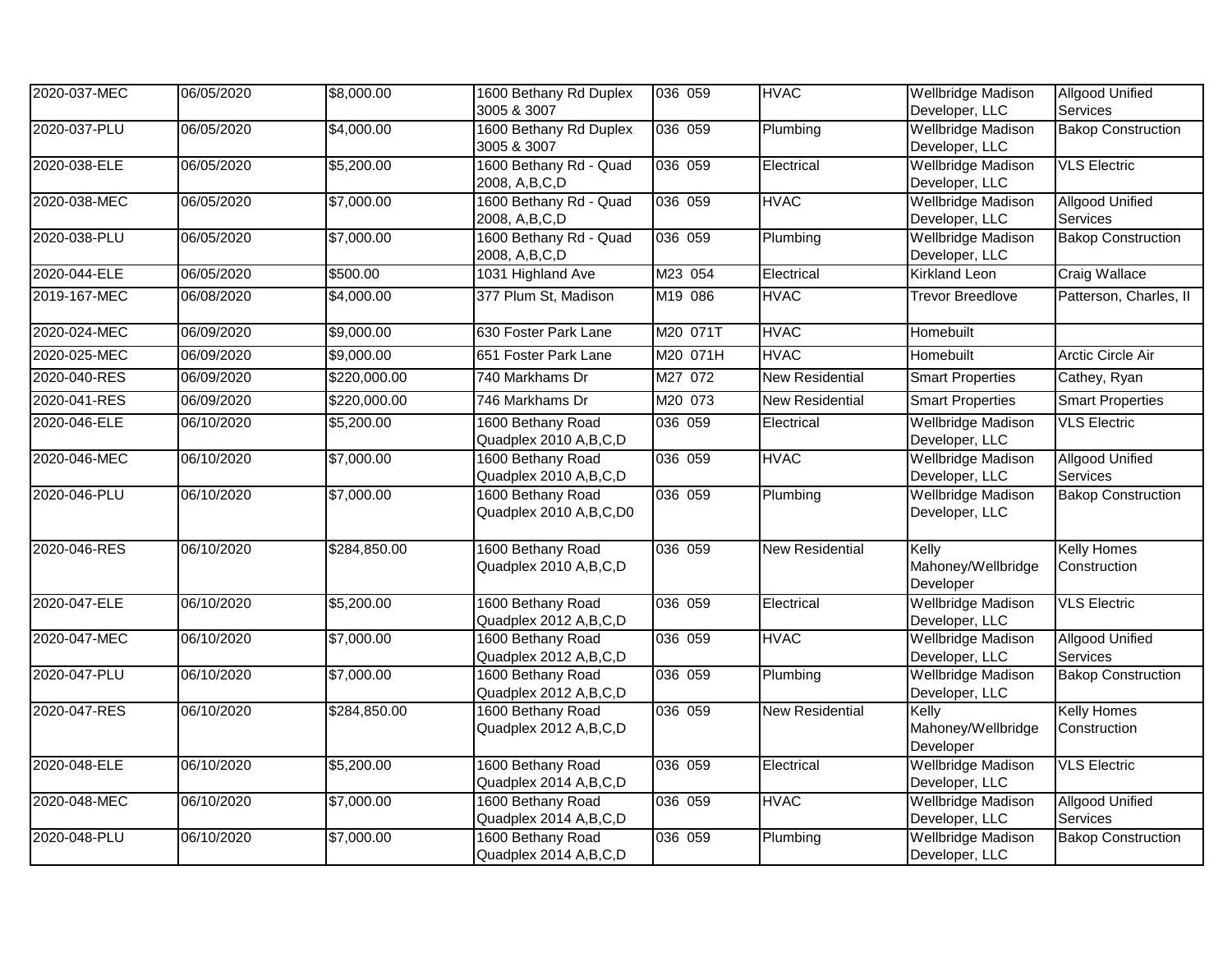| 2020-048-RES | 06/10/2020 | \$284,850.00 | 1600 Bethany Road<br>Quadplex 2014 A,B,C,D    | 036 059 | <b>New Residential</b> | Kelly<br>Mahoney/Wellbridge<br>Developer    | <b>Kelly Homes</b><br>Construction |
|--------------|------------|--------------|-----------------------------------------------|---------|------------------------|---------------------------------------------|------------------------------------|
| 2020-049-ELE | 06/10/2020 | \$5,200.00   | 1600 Bethany Road<br>Quadplex 2024 A,B,C,D    | 036 059 | Electrical             | <b>Wellbridge Madison</b><br>Developer, LLC | <b>VLS Electric</b>                |
| 2020-049-MEC | 06/10/2020 | \$7,000.00   | 1600 Bethany Road<br>Quadplex 2024 A,B,C,D    | 036 059 | <b>HVAC</b>            | <b>Wellbridge Madison</b><br>Developer, LLC | <b>Allgood Unified</b><br>Services |
| 2020-049-PLU | 06/10/2020 | \$7,000.00   | 1600 Bethany Road<br>Quadplex 2024 A,B,C,D    | 036 059 | Plumbing               | Wellbridge Madison<br>Developer, LLC        | <b>Bakop Construction</b>          |
| 2020-049-RES | 06/10/2020 | \$284,850.00 | 1600 Bethany Road<br>Quadplex 2024 A,B,C,D    | 036 059 | New Residential        | Kelly<br>Mahoney/Wellbridge<br>Developer    | <b>Kelly Homes</b><br>Construction |
| 2020-050-ELE | 06/10/2020 | \$5,200.00   | 1600 Bethany Road<br>Quadplex 2026 A,B,C,D    | 036 059 | Electrical             | <b>Wellbridge Madison</b><br>Developer, LLC | <b>VLS Electric</b>                |
| 2020-050-MEC | 06/10/2020 | \$7,000.00   | 1600 Bethany Road<br>Quadplex 2026 A,B,C,D    | 036 059 | <b>HVAC</b>            | <b>Wellbridge Madison</b><br>Developer, LLC | <b>Allgood Unified</b><br>Services |
| 2020-050-PLU | 06/10/2020 | \$7,000.00   | 1600 Bethany Road<br>Quadplex 2026 A,B,C,D    | 036 059 | Plumbing               | <b>Wellbridge Madison</b><br>Developer, LLC | <b>Bakop Construction</b>          |
| 2020-050-RES | 06/10/2020 | \$284,850.00 | 1600 Bethany Road<br>Quadplex 2026 A,B,C,D    | 036 059 | <b>New Residential</b> | Kelly<br>Mahoney/Wellbridge<br>Developer    | <b>Kelly Homes</b><br>Construction |
| 2020-051-ELE | 06/10/2020 | \$5,200.00   | 1600 Bethany Road<br>Quadplex 2020 A,B,C,D    | 036 059 | Electrical             | Wellbridge Madison<br>Developer, LLC        | <b>VLS Electric</b>                |
| 2020-051-MEC | 06/10/2020 | \$7,000.00   | 1600 Bethany Road<br>Quadplex 2020 A, B, C, D | 036 059 | <b>HVAC</b>            | <b>Wellbridge Madison</b><br>Developer, LLC | <b>Allgood Unified</b><br>Services |
| 2020-051-PLU | 06/10/2020 | \$7,000.00   | 1600 Bethany Road<br>Quadplex 2020 A,B,C,D    | 036 059 | Plumbing               | Wellbridge Madison<br>Developer, LLC        | <b>Bakop Construction</b>          |
| 2020-051-RES | 06/10/2020 | \$284,850.00 | 1600 Bethany Road<br>Quadplex 2020 A,B,C,D    | 036 059 | <b>New Residential</b> | Kelly<br>Mahoney/Wellbridge<br>Developer    | <b>Kelly Homes</b><br>Construction |
| 2020-052-ELE | 06/10/2020 | \$5,200.00   | 1600 Bethany Road<br>Quadplex 2022 A,B,C,D    | 036 059 | Electrical             | <b>Wellbridge Madison</b><br>Developer, LLC | <b>VLS Electric</b>                |
| 2020-052-MEC | 06/10/2020 | \$7,000.00   | 1600 Bethany Road<br>Quadplex 2022 A,B,C,D    | 036 059 | <b>HVAC</b>            | <b>Wellbridge Madison</b><br>Developer, LLC | <b>Allgood Unified</b><br>Services |
| 2020-052-PLU | 06/10/2020 | \$7,000.00   | 1600 Bethany Road<br>Quadplex 2022 A,B,C,D    | 036 059 | Plumbing               | <b>Wellbridge Madison</b><br>Developer, LLC | <b>Bakop Construction</b>          |
| 2020-052-RES | 06/10/2020 | \$284,850.00 | 1600 Bethany Road<br>Quadplex 2022 A,B,C,D    | 036 059 | New Residential        | Kelly<br>Mahoney/Wellbridge<br>Developer    | <b>Kelly Homes</b><br>Construction |
| 2020-061-ELE | 06/10/2020 | \$4,000.00   | 1600 Bethany Rd - Duplex<br>3000 & 3002       | 036 059 | Electrical             | <b>Wellbridge Madison</b><br>Developer, LLC | <b>VLS Electric</b>                |
| 2020-061-MEC | 06/10/2020 | \$8,000.00   | 1600 Bethany Rd - Duplex<br>3000 & 3002       | 036 059 | <b>HVAC</b>            | <b>Wellbridge Madison</b><br>Developer, LLC | <b>Allgood Unified</b><br>Services |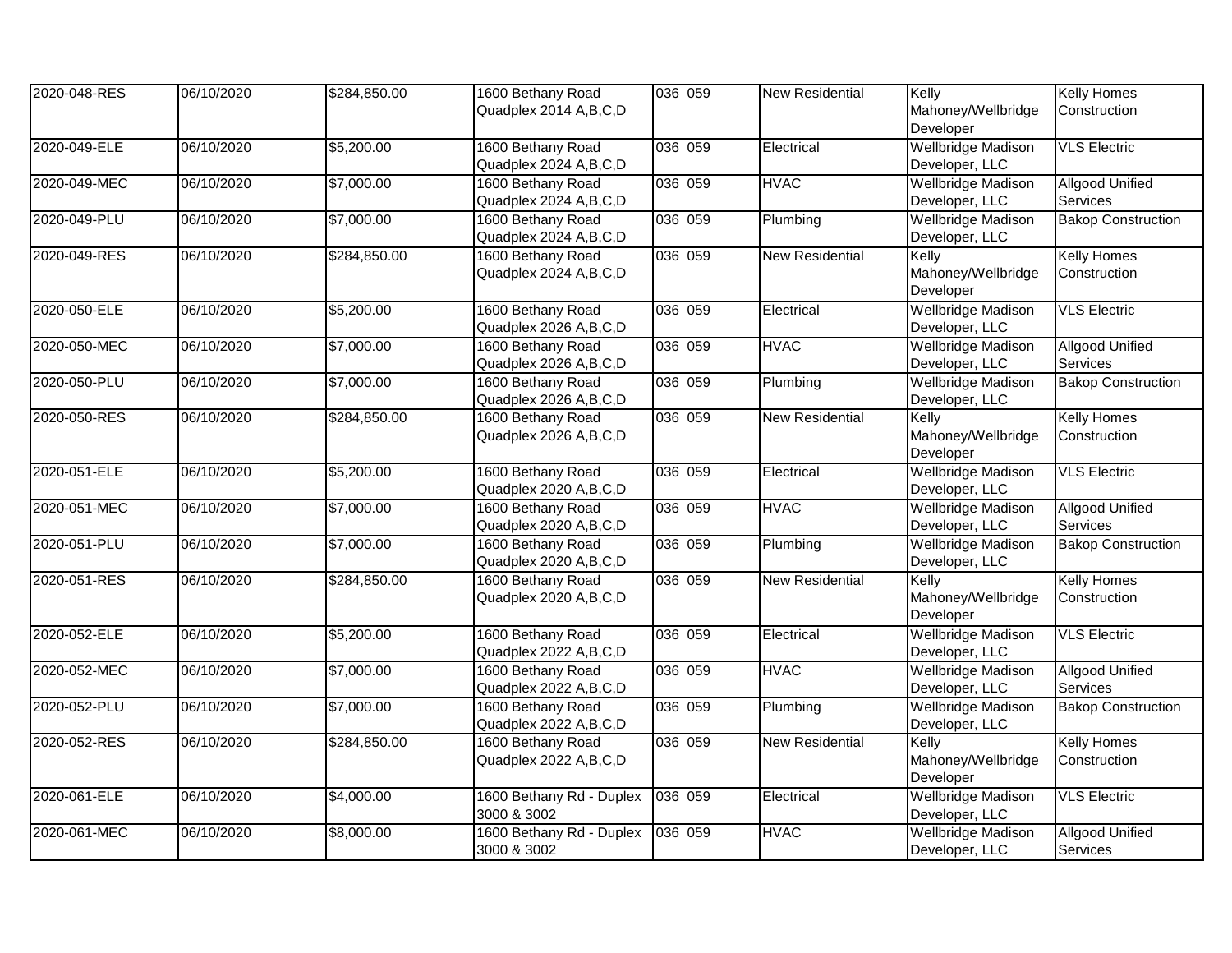| 2020-061-PLU | 06/10/2020 | \$4,000.00   | 1600 Bethany Rd - Duplex 036 059<br>3000 & 3002 |         | Plumbing               | Wellbridge Madison<br>Developer, LLC        | <b>Bakop Construction</b>          |
|--------------|------------|--------------|-------------------------------------------------|---------|------------------------|---------------------------------------------|------------------------------------|
| 2020-061-RES | 06/10/2020 | \$202,500.00 | 1600 Bethany Rd - Duplex<br>3000 & 3002         | 036 059 | <b>New Residential</b> | Kelly<br>Mahoney/Wellbridge<br>Developer    | <b>Kelly Homes</b><br>Construction |
| 2020-062-ELE | 06/10/2020 | \$4,000.00   | 1600 Bethany Rd Duplex<br>3004 & 3006           | 036 059 | Electrical             | <b>Wellbridge Madison</b><br>Developer, LLC | <b>VLS Electric</b>                |
| 2020-062-MEC | 06/10/2020 | \$8,000.00   | 1600 Bethany Rd Duplex<br>3004 & 3006           | 036 059 | <b>HVAC</b>            | <b>Wellbridge Madison</b><br>Developer, LLC | <b>Allgood Unified</b><br>Services |
| 2020-062-PLU | 06/10/2020 | \$4,000.00   | 1600 Bethany Rd Duplex<br>3004 & 3006           | 036 059 | Plumbing               | <b>Wellbridge Madison</b><br>Developer, LLC | <b>Bakop Construction</b>          |
| 2020-062-RES | 06/10/2020 | \$202,500.00 | 1600 Bethany Rd Duplex<br>3004 & 3006           | 036 059 | <b>New Residential</b> | Kelly<br>Mahoney/Wellbridge<br>Developer    | <b>Kelly Homes</b><br>Construction |
| 2020-063-ELE | 06/10/2020 | \$4,000.00   | 1600 Bethany Rd Duplex<br>3008 & 3010           | 036 059 | Electrical             | <b>Wellbridge Madison</b><br>Developer, LLC | <b>VLS Electric</b>                |
| 2020-063-MEC | 06/10/2020 | \$8,000.00   | 1600 Bethany Rd Duplex<br>3008 & 3010           | 036 059 | <b>HVAC</b>            | <b>Wellbridge Madison</b><br>Developer, LLC | <b>Allgood Unified</b><br>Services |
| 2020-063-PLU | 06/10/2020 | \$4,000.00   | 1600 Bethany Rd Duplex<br>3008 & 3010           | 036 059 | Plumbing               | <b>Wellbridge Madison</b><br>Developer, LLC | <b>Bakop Construction</b>          |
| 2020-063-RES | 06/10/2020 | \$202,500.00 | 1600 Bethany Rd Duplex<br>3008 & 3010           | 036 059 | <b>New Residential</b> | Kelly<br>Mahoney/Wellbridge<br>Developer    | <b>Kelly Homes</b><br>Construction |
| 2020-064-ELE | 06/10/2020 | \$4,000.00   | 1600 Bethany Rd Duplex<br>3012 & 3014           | 036 059 | Electrical             | <b>Wellbridge Madison</b><br>Developer, LLC | <b>VLS Electric</b>                |
| 2020-064-MEC | 06/10/2020 | \$8,000.00   | 1600 Bethany Rd Duplex<br>3012 & 3014           | 036 059 | <b>HVAC</b>            | <b>Wellbridge Madison</b><br>Developer, LLC | <b>Allgood Unified</b><br>Services |
| 2020-064-PLU | 06/10/2020 | \$4,000.00   | 1600 Bethany Rd Duplex<br>3012 & 3014           | 036 059 | Plumbing               | Wellbridge Madison<br>Developer, LLC        | <b>Bakop Construction</b>          |
| 2020-064-RES | 06/10/2020 | \$202,500.00 | 1600 Bethany Rd Duplex<br>3012 & 3014           | 036 059 | <b>New Residential</b> | Kelly<br>Mahoney/Wellbridge<br>Developer    | <b>Kelly Homes</b><br>Construction |
| 2020-065-ELE | 06/10/2020 | \$4,000.00   | 1600 Bethany Rd Duplex<br>3021 & 3023           | 036 059 | Electrical             | <b>Wellbridge Madison</b><br>Developer, LLC | <b>VLS Electric</b>                |
| 2020-065-MEC | 06/10/2020 | \$8,000.00   | 1600 Bethany Rd Duplex<br>3021 & 3023           | 036 059 | <b>HVAC</b>            | <b>Wellbridge Madison</b><br>Developer, LLC | <b>Allgood Unified</b><br>Services |
| 2020-065-PLU | 06/10/2020 | \$4,000.00   | 1600 Bethany Rd Duplex<br>3021 & 3023           | 036 059 | Plumbing               | <b>Wellbridge Madison</b><br>Developer, LLC | <b>Bakop Construction</b>          |
| 2020-065-RES | 06/10/2020 | \$202,500.00 | 1600 Bethany Rd Duplex<br>3021 & 3023           | 036 059 | <b>New Residential</b> | Kelly<br>Mahoney/Wellbridge<br>Developer    | <b>Kelly Homes</b><br>Construction |
| 2020-066-ELE | 06/10/2020 | \$4,000.00   | 1600 Bethany Rd Duplex<br>3017 & 3019           | 036 059 | Electrical             | Wellbridge Madison<br>Developer, LLC        | <b>VLS Electric</b>                |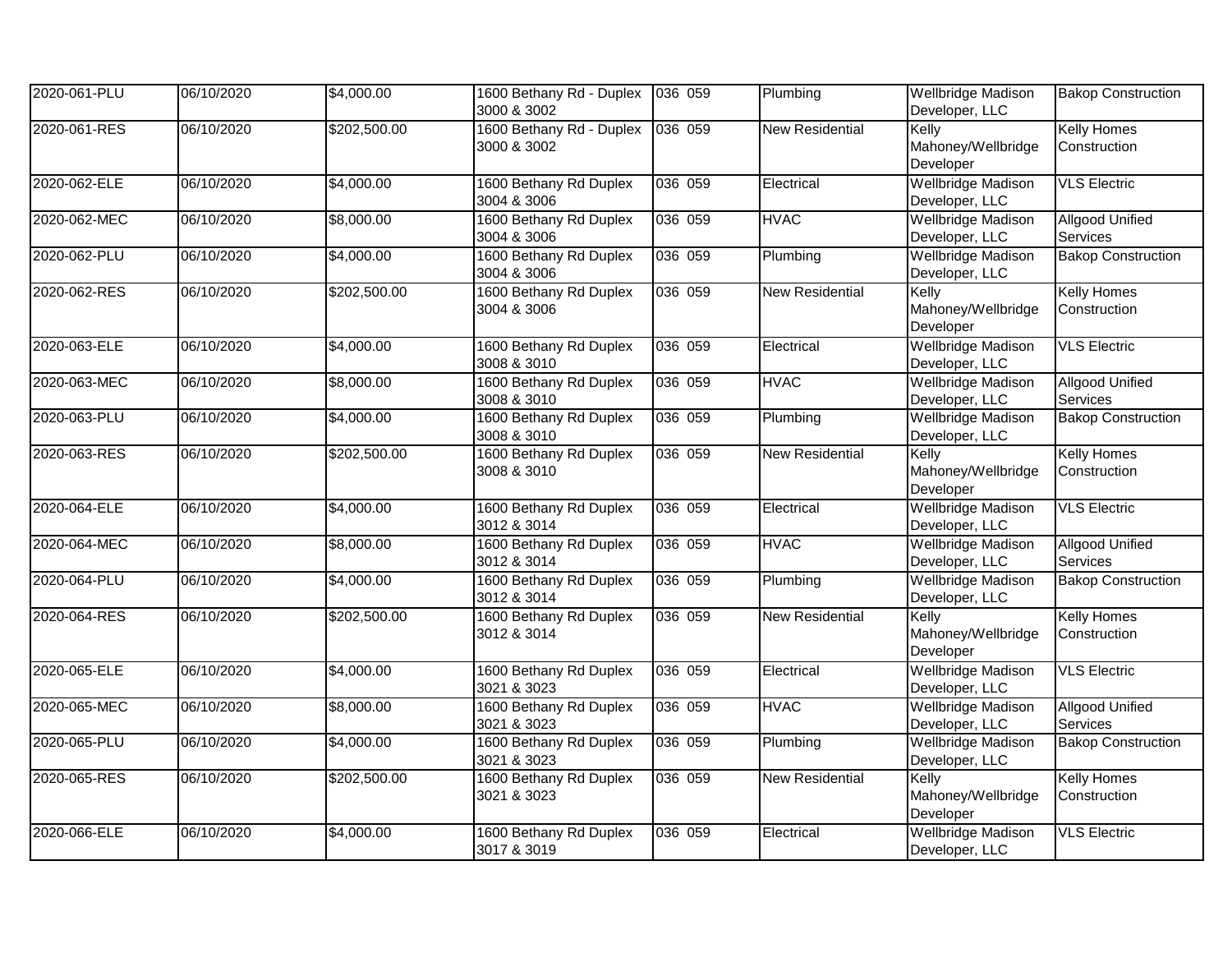| 2020-066-MEC | 06/10/2020 | \$8,000.00   | 1600 Bethany Rd Duplex<br>3017 & 3019   | 036 059 | <b>HVAC</b>            | Wellbridge Madison<br>Developer, LLC        | <b>Allgood Unified</b><br>Services        |
|--------------|------------|--------------|-----------------------------------------|---------|------------------------|---------------------------------------------|-------------------------------------------|
| 2020-066-PLU | 06/10/2020 | \$4,000.00   | 1600 Bethany Rd Duplex<br>3017 & 3019   | 036 059 | Plumbing               | <b>Wellbridge Madison</b><br>Developer, LLC | <b>Bakop Construction</b>                 |
| 2020-066-RES | 06/10/2020 | \$202,500.00 | 1600 Bethany Rd Duplex<br>3017 & 3019   | 036 059 | <b>New Residential</b> | Kelly<br>Mahoney/Wellbridge<br>Developer    | <b>Kelly Homes</b><br>Construction        |
| 2020-067-ELE | 06/10/2020 | \$4,000.00   | 1600 Bethany Rd Duplex<br>3013 & 3015   | 036 059 | Electrical             | <b>Wellbridge Madison</b><br>Developer, LLC | <b>VLS Electric</b>                       |
| 2020-067-MEC | 06/10/2020 | \$8,000.00   | 1600 Bethany Rd Duplex<br>3013 & 3015   | 036 059 | <b>HVAC</b>            | <b>Wellbridge Madison</b><br>Developer, LLC | <b>Allgood Unified</b><br>Services        |
| 2020-067-PLU | 06/10/2020 | \$4,000.00   | 1600 Bethany Rd Duplex<br>3013 & 3015   | 036 059 | Plumbing               | <b>Wellbridge Madison</b><br>Developer, LLC | <b>Bakop Construction</b>                 |
| 2020-067-RES | 06/10/2020 | \$202,500.00 | 1600 Bethany Rd Duplex<br>3013 & 3015   | 036 059 | <b>New Residential</b> | Kelly<br>Mahoney/Wellbridge<br>Developer    | <b>Kelly Homes</b><br>Construction        |
| 2020-068-ELE | 06/10/2020 | \$4,000.00   | 1600 Bethany Rd Duplex<br>3009 & 3011   | 036 059 | Electrical             | <b>Wellbridge Madison</b><br>Developer, LLC | <b>VLS Electric</b>                       |
| 2020-068-MEC | 06/10/2020 | \$8,000.00   | 1600 Bethany Rd Duplex<br>3009 & 3011   | 036 059 | <b>HVAC</b>            | <b>Wellbridge Madison</b><br>Developer, LLC | <b>Allgood Unified</b><br><b>Services</b> |
| 2020-068-PLU | 06/10/2020 | \$4,000.00   | 1600 Bethany Rd Duplex<br>3009 & 3011   | 036 059 | Plumbing               | <b>Wellbridge Madison</b><br>Developer, LLC | <b>Bakop Construction</b>                 |
| 2020-068-RES | 06/10/2020 | \$202,500.00 | 1600 Bethany Rd Duplex<br>3009 & 3011   | 036 059 | <b>New Residential</b> | Kelly<br>Mahoney/Wellbridge<br>Developer    | <b>Kelly Homes</b><br>Construction        |
| 2020-069-ELE | 06/10/2020 | \$4,000.00   | 1600 Bethany Rd Duplex<br>1002 & 1004   | 036 059 | Electrical             | <b>Wellbridge Madison</b><br>Developer, LLC | <b>VLS Electric</b>                       |
| 2020-069-MEC | 06/10/2020 | \$8,000.00   | 1600 Bethany Rd Duplex<br>1002 & 1004   | 036 059 | <b>HVAC</b>            | <b>Wellbridge Madison</b><br>Developer, LLC | <b>Allgood Unified</b><br>Services        |
| 2020-069-PLU | 06/10/2020 | \$4,000.00   | 1600 Bethany Rd Duplex<br>1002 & 1004   | 036 059 | Plumbing               | <b>Wellbridge Madison</b><br>Developer, LLC | <b>Bakop Construction</b>                 |
| 2020-069-RES | 06/10/2020 | \$202,500.00 | 1600 Bethany Rd Duplex<br>1002 & 1004   | 036 059 | <b>New Residential</b> | Kelly<br>Mahoney/Wellbridge<br>Developer    | <b>Kelly Homes</b><br>Construction        |
| 2020-070-ELE | 06/10/2020 | \$4,000.00   | 1600 Bethany Rd - Duplex<br>1006 & 1008 | 036 059 | Electrical             | <b>Wellbridge Madison</b><br>Developer, LLC | <b>VLS Electric</b>                       |
| 2020-070-MEC | 06/10/2020 | \$8,000.00   | 1600 Bethany Rd - Duplex<br>1006 & 1008 | 036 059 | <b>HVAC</b>            | <b>Wellbridge Madison</b><br>Developer, LLC | <b>Allgood Unified</b><br>Services        |
| 2020-070-PLU | 06/10/2020 | \$4,000.00   | 1600 Bethany Rd - Duplex<br>1006 & 1008 | 036 059 | Plumbing               | <b>Wellbridge Madison</b><br>Developer, LLC | <b>Bakop Construction</b>                 |
| 2020-070-RES | 06/10/2020 | \$202,500.00 | 1600 Bethany Rd - Duplex<br>1006 & 1008 | 036 059 | New Residential        | Kelly<br>Mahoney/Wellbridge<br>Developer    | <b>Kelly Homes</b><br>Construction        |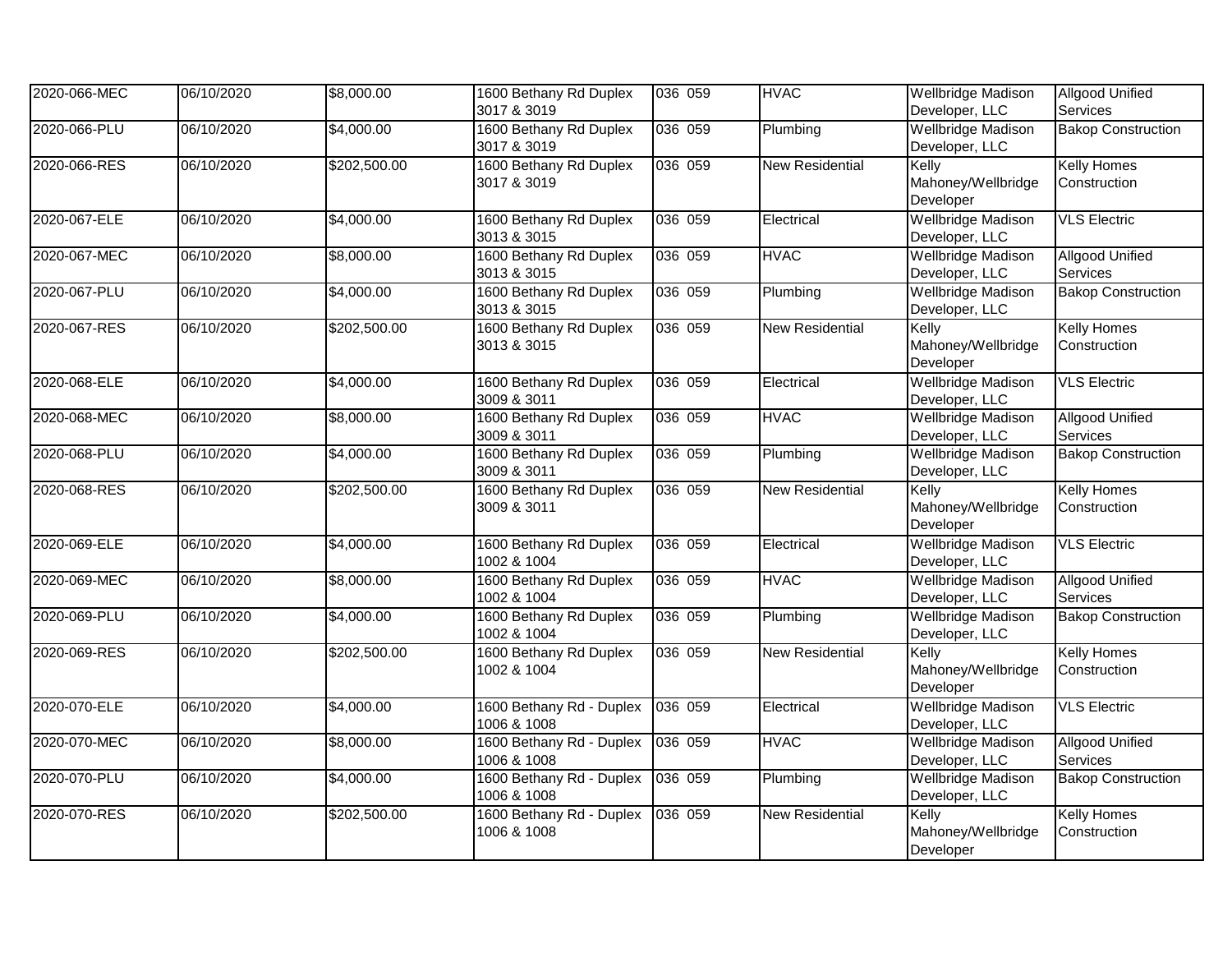| 2020-071-ELE | 06/10/2020 | \$4,000.00   | 1600 Bethany Rd - Duplex 036 059<br>1010 & 1012 |         | Electrical             | <b>Wellbridge Madison</b><br>Developer, LLC | <b>VLS Electric</b>                |
|--------------|------------|--------------|-------------------------------------------------|---------|------------------------|---------------------------------------------|------------------------------------|
| 2020-071-MEC | 06/10/2020 | \$8,000.00   | 1600 Bethany Rd - Duplex<br>1010 & 1012         | 036 059 | <b>HVAC</b>            | Wellbridge Madison<br>Developer, LLC        | <b>Allgood Unified</b><br>Services |
| 2020-071-PLU | 06/10/2020 | \$4,000.00   | 1600 Bethany Rd - Duplex<br>1010 & 1012         | 036 059 | Plumbing               | <b>Wellbridge Madison</b><br>Developer, LLC | <b>Bakop Construction</b>          |
| 2020-071-RES | 06/10/2020 | \$202,500.00 | 1600 Bethany Rd - Duplex<br>1010 & 1012         | 036 059 | <b>New Residential</b> | Kelly<br>Mahoney/Wellbridge<br>Developer    | <b>Kelly Mahoney</b>               |
| 2020-072-ELE | 06/10/2020 | \$4,000.00   | 1600 Bethany Rd - Duplex<br>2000 & 2002         | 036 059 | Electrical             | <b>Wellbridge Madison</b><br>Developer, LLC | <b>VLS Electric</b>                |
| 2020-072-MEC | 06/10/2020 | \$8,000.00   | 1600 Bethany Rd - Duplex<br>2000 & 2002         | 036 059 | <b>HVAC</b>            | Wellbridge Madison<br>Developer, LLC        | <b>Allgood Unified</b><br>Services |
| 2020-072-PLU | 06/10/2020 | \$4,000.00   | 1600 Bethany Rd - Duplex<br>2000 & 2002         | 036 059 | Plumbing               | <b>Wellbridge Madison</b><br>Developer, LLC | <b>Bakop Construction</b>          |
| 2020-072-RES | 06/10/2020 | \$202,500.00 | 1600 Bethany Rd - Duplex<br>2000 & 2002         | 036 059 | <b>New Residential</b> | Kelly<br>Mahoney/Wellbridge<br>Developer    | <b>Kelly Homes</b><br>Construction |
| 2020-073-ELE | 06/10/2020 | \$4,000.00   | 1600 Bethany Rd - Duplex<br>2004 & 2006         | 036 059 | Electrical             | <b>Wellbridge Madison</b><br>Developer, LLC | <b>VLS Electric</b>                |
| 2020-073-MEC | 06/10/2020 | \$8,000.00   | 1600 Bethany Rd - Duplex<br>2004 & 2006         | 036 059 | <b>HVAC</b>            | <b>Wellbridge Madison</b><br>Developer, LLC | <b>Allgood Unified</b><br>Services |
| 2020-073-PLU | 06/10/2020 | \$4,000.00   | 1600 Bethany Rd - Duplex<br>2004 & 2006         | 036 059 | Plumbing               | <b>Wellbridge Madison</b><br>Developer, LLC | <b>Bakop Construction</b>          |
| 2020-073-RES | 06/10/2020 | \$202,500.00 | 1600 Bethany Rd - Duplex<br>2004 & 2006         | 036 059 | <b>New Residential</b> | Kelly<br>Mahoney/Wellbridge<br>Developer    | <b>Kelly Homes</b><br>Construction |
| 2020-074-ELE | 06/10/2020 | \$4,000.00   | 1600 Bethany Rd - Duplex 036 059<br>2001 & 2003 |         | Electrical             | <b>Wellbridge Madison</b><br>Developer, LLC | <b>VLS Electric</b>                |
| 2020-074-MEC | 06/10/2020 | \$8,000.00   | 1600 Bethany Rd - Duplex<br>2001 & 2003         | 036 059 | <b>HVAC</b>            | <b>Wellbridge Madison</b><br>Developer, LLC | <b>Allgood Unified</b><br>Services |
| 2020-074-PLU | 06/10/2020 | \$4,000.00   | 1600 Bethany Rd - Duplex<br>2001 & 2003         | 036 059 | Plumbing               | <b>Wellbridge Madison</b><br>Developer, LLC | <b>Bakop Construction</b>          |
| 2020-074-RES | 06/10/2020 | \$202,500.00 | 1600 Bethany Rd - Duplex<br>2001 & 2003         | 036 059 | <b>New Residential</b> | Kelly<br>Mahoney/Wellbridge<br>Developer    | <b>Kelly Homes</b><br>Construction |
| 2020-075-ELE | 06/10/2020 | \$4,000.00   | 1600 Bethany Rd - Duplex 036 059<br>2005 & 2007 |         | Electrical             | <b>Wellbridge Madison</b><br>Developer, LLC | <b>VLS Electric</b>                |
| 2020-075-MEC | 06/10/2020 | \$8,000.00   | 1600 Bethany Rd - Duplex<br>2005 & 2007         | 036 059 | <b>HVAC</b>            | Wellbridge Madison<br>Developer, LLC        | <b>Allgood Unified</b><br>Services |
| 2020-075-PLU | 06/10/2020 | \$4,000.00   | 1600 Bethany Rd - Duplex<br>2005 & 2007         | 036 059 | Plumbing               | <b>Wellbridge Madison</b><br>Developer, LLC | <b>Bakop Construction</b>          |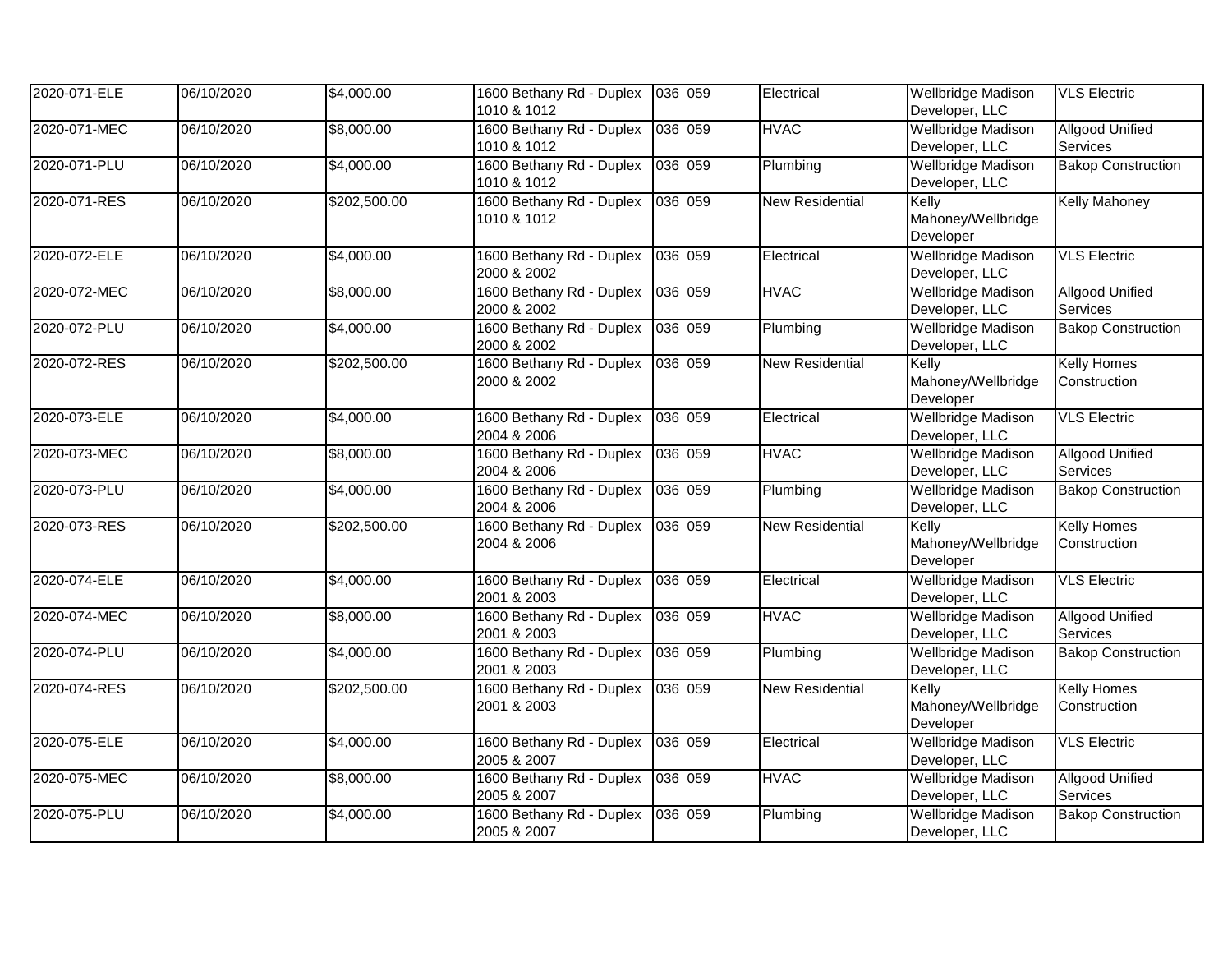| 2020-075-RES | 06/10/2020 | \$202,500.00 | 1600 Bethany Rd - Duplex 036 059<br>2005 & 2007 |          | <b>New Residential</b> | Kelly<br>Mahoney/Wellbridge<br>Developer    | <b>Kelly Homes</b><br>Construction        |
|--------------|------------|--------------|-------------------------------------------------|----------|------------------------|---------------------------------------------|-------------------------------------------|
| 2020-076-ELE | 06/10/2020 | \$4,000.00   | 1600 Bethany Rd - Duplex<br>2011 & 2013         | 036 059  | Electrical             | <b>Wellbridge Madison</b><br>Developer, LLC | <b>VLS Electric</b>                       |
| 2020-076-MEC | 06/10/2020 | \$8,000.00   | 1600 Bethany Rd - Duplex<br>2011 & 2013         | 036 059  | <b>HVAC</b>            | <b>Wellbridge Madison</b><br>Developer, LLC | <b>Allgood Unified</b><br><b>Services</b> |
| 2020-076-PLU | 06/10/2020 | \$4,000.00   | 1600 Bethany Rd - Duplex<br>2011 & 2013         | 036 059  | Plumbing               | Wellbridge Madison<br>Developer, LLC        | <b>Bakop Construction</b>                 |
| 2020-076-RES | 06/10/2020 | \$202,500.00 | 1600 Bethany Rd - Duplex<br>2011 & 2013         | 036 059  | <b>New Residential</b> | Kelly<br>Mahoney/Wellbridge<br>Developer    | <b>Kelly Homes</b><br>Construction        |
| 2020-077-ELE | 06/10/2020 | \$4,000.00   | 1600 Bethany Rd - Duplex<br>2015 & 2017         | 036 059  | Electrical             | Wellbridge Madison<br>Developer, LLC        | <b>VLS Electric</b>                       |
| 2020-077-MEC | 06/10/2020 | \$8,000.00   | 1600 Bethany Rd - Duplex<br>2015 & 2017         | 036 059  | <b>HVAC</b>            | <b>Wellbridge Madison</b><br>Developer, LLC | <b>Allgood Unified</b><br>Services        |
| 2020-077-PLU | 06/10/2020 | \$4,000.00   | 1600 Bethany Rd - Duplex<br>2015 & 2017         | 036 059  | Plumbing               | <b>Wellbridge Madison</b><br>Developer, LLC | <b>Bakop Construction</b>                 |
| 2020-077-RES | 06/10/2020 | \$202,500.00 | 1600 Bethany Rd - Duplex<br>2015 & 2017         | 036 059  | <b>New Residential</b> | Kelly<br>Mahoney/Wellbridge<br>Developer    | <b>Kelly Homes</b><br>Construction        |
| 2020-078-ELE | 06/10/2020 | \$4,000.00   | 1600 Bethany Rd - Duplex<br>2027 & 2029         | 036 059  | Electrical             | <b>Wellbridge Madison</b><br>Developer, LLC | <b>VLS Electric</b>                       |
| 2020-078-MEC | 06/10/2020 | \$8,000.00   | 1600 Bethany Rd - Duplex<br>2027 & 2029         | 036 059  | <b>HVAC</b>            | Wellbridge Madison<br>Developer, LLC        | <b>Allgood Unified</b><br>Services        |
| 2020-078-PLU | 06/10/2020 | \$4,000.00   | 1600 Bethany Rd - Duplex<br>2027 & 2029         | 036 059  | Plumbing               | <b>Wellbridge Madison</b><br>Developer, LLC | <b>Bakop Construction</b>                 |
| 2020-078-RES | 06/10/2020 | \$202,500.00 | 1600 Bethany Rd - Duplex<br>2027 & 2029         | 036 059  | <b>New Residential</b> | Kelly<br>Mahoney/Wellbridge<br>Developer    | <b>Kelly Homes</b><br>Construction        |
| 2019-037-FSS | 06/11/2020 | \$20,000.00  | 140 W Washington Street                         | M19 057  | Fire Alarm/Sprinkler   | <b>Thomas Preston Real</b><br>Estate        | <b>ARC Fire Protection</b><br>Services    |
| 2019-038-FSS | 06/11/2020 | \$20,000.00  | 140 E Washington Street                         | M19 056  | Fire Alarm/Sprinkler   | Thomas Preston                              | <b>ARC Fire Protection</b><br>Services    |
| 2020-002-MEC | 06/11/2020 | \$1,200.00   | 585 Foster Street                               | M19 076  | <b>HVAC</b>            | <b>Brian &amp; Connie Slate</b>             | B & H Heating & Air                       |
| 2020-045-ACC | 06/11/2020 | \$30,000.00  | 991 Old Post Road                               | M11 017  | Pool/Hot Tub           | Andrea Eidson                               | Pamlico Pool<br>Company, Inc.             |
| 2020-053-ACC | 06/11/2020 | \$12,000.00  | 1320 Four Lakes Drive                           | 036D 011 | Pool/Hot Tub           | <b>John Barrett</b>                         | John Barrett                              |
| 2020-053-ELE | 06/11/2020 | \$200.00     | 1320 Four Lakes Dr                              | 036D 011 | Electrical             | John Barrett                                | John Barrett                              |
| 2020-014-ELE | 06/15/2020 | \$450.00     | 1431 Cedar Drive                                | 036D 029 | Electrical             | Don & Pat Leming                            |                                           |
| 2020-055-ELE | 06/17/2020 | \$3,000.00   | 1331 Lions Club Rd                              | 037F 008 | Electrical             | <b>Bhugesh Patel</b>                        | Bone, R. Charles                          |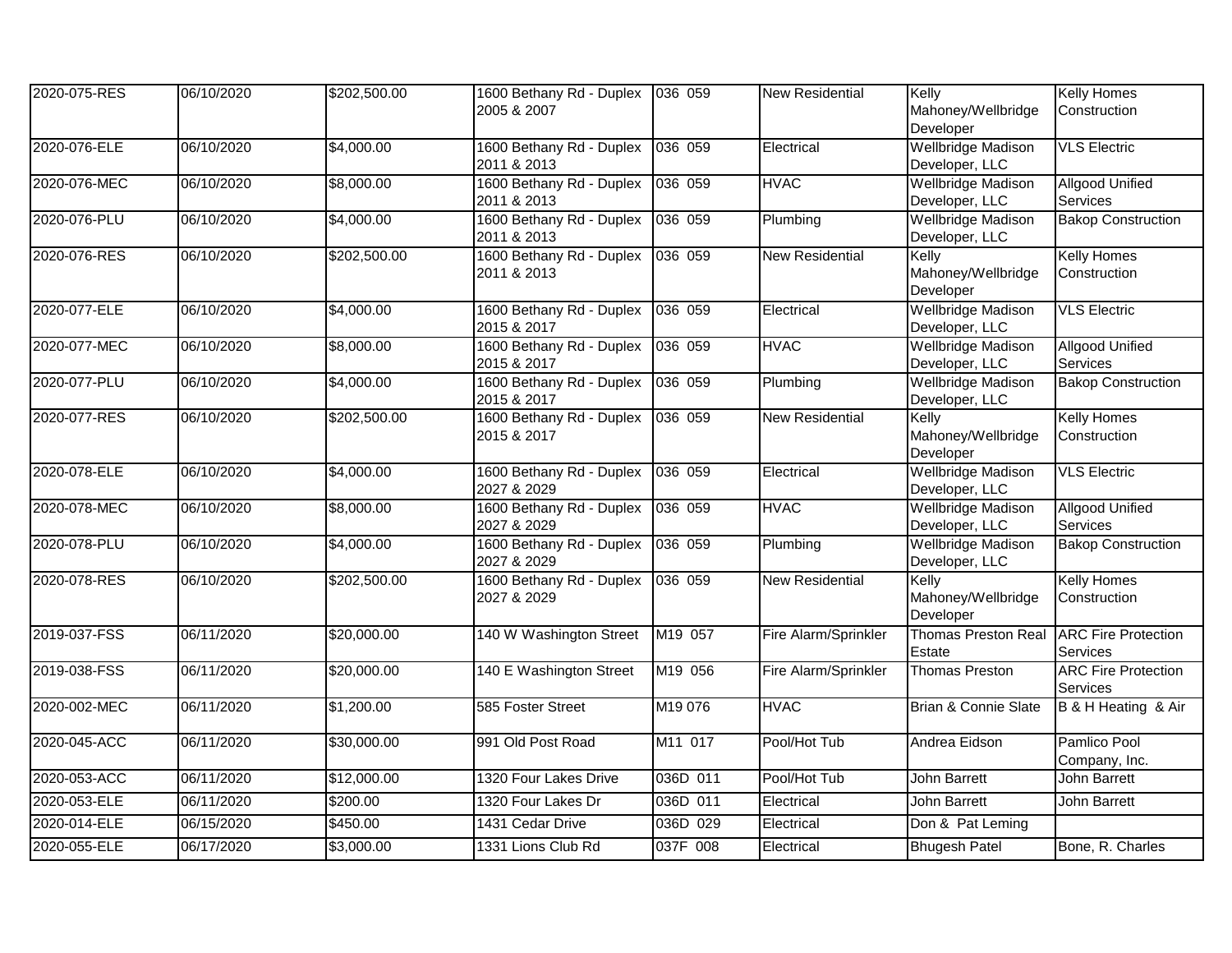| 2020-056-ELE | 06/17/2020 | \$2,500.00        | 1413 Cedar Dr                           | 036D 032 | Electrical                         | Mark Wilson                                 | Nesbitt, Robert (ELE)                                          |
|--------------|------------|-------------------|-----------------------------------------|----------|------------------------------------|---------------------------------------------|----------------------------------------------------------------|
| 2020-079-ACC | 06/19/2020 | \$18,000.00       | 903 Dixie Avenue                        | M11 024  | Accessory Building-<br>Residential | Glenda Hanson                               | Glenda Hanson                                                  |
| 2020-059-ACC | 06/22/2020 | \$30,000.00       | 977 Saye Creek Drive                    | 035 214  | Pool/Hot Tub                       | Zachary Heppner                             | Pamlico Pool<br>Company, Inc.                                  |
| 2020-060-ACC | 06/22/2020 | \$45,000.00       | 1370 Cedar Drive                        | 036D 019 | Pool/Hot Tub                       | <b>Caroline O'Neal</b>                      | <b>Coperture Contracting</b>                                   |
| 2020-060-ELE | 06/22/2020 | \$1,500.00        | 1370 Cedar Drive                        | 036D 019 | Electrical                         | Caroline O'Neal                             | Southern Charm<br>Electric                                     |
| 2020-080-MEC | 06/23/2020 | \$1,800.00        | 290 Hancock Street                      | M18 063  | Electrical                         | Corrado/Dolce Cafe                          | <b>Comfort Duck</b>                                            |
| 2020-042-RES | 06/24/2020 | \$150,000.00      | 1020 Bell Circle                        | M22 036A | <b>New Residential</b>             |                                             | SBP Investments, LLC Shannon Construction<br>& Remodeling, LLC |
| 2020-043-RES | 06/24/2020 | \$150,000.00      | 1000 Bell Circle                        | M22 036B | <b>New Residential</b>             |                                             | SBP Investments, LLC Shannon Construction<br>& Remodeling, LLC |
| 2020-082-ELE | 06/29/2020 | \$4,000.00        | 1600 Bethany Rd Duplex<br>3016 & 3018   | 036 059  | Electrical                         | <b>Wellbridge Madison</b><br>Developer, LLC | <b>VLS Electric</b>                                            |
| 2020-082-MEC | 06/29/2020 | \$8,000.00        | 1600 Bethany Rd Duplex<br>3016 & 3018   | 036 059  | <b>HVAC</b>                        | <b>Wellbridge Madison</b><br>Developer, LLC | <b>Allgood Unified</b><br>Services                             |
| 2020-082-PLU | 06/29/2020 | \$4,000.00        | 1600 Bethany Rd - Duplex<br>3016 & 3018 | 036 059  | Plumbing                           | <b>Wellbridge Madison</b><br>Developer, LLC | <b>Bakop Construction</b>                                      |
| 2020-082-RES | 06/29/2020 | \$202,500.00      | 1600 Bethany Rd Duplex<br>3016 & 3018   | 036 059  | <b>New Residential</b>             | Kelly<br>Mahoney/Wellbridge<br>Developer    | <b>Hillpointe Construction</b>                                 |
| 2020-083-ELE | 06/29/2020 | \$4,000.00        | 1600 Bethany Rd Duplex<br>3020 & 3022   | 036 059  | Electrical                         | <b>Wellbridge Madison</b><br>Developer, LLC | <b>VLS Electric</b>                                            |
| 2020-083-MEC | 06/29/2020 | \$8,000.00        | 1600 Bethany Rd Duplex<br>3020 & 3022   | 036 059  | <b>HVAC</b>                        | <b>Wellbridge Madison</b><br>Developer, LLC | <b>Allgood Unified</b><br>Services                             |
| 2020-083-PLU | 06/29/2020 | \$4,000.00        | 1600 Bethany Rd Duplex<br>3020 & 3022   | 036 059  | Plumbing                           | <b>Wellbridge Madison</b><br>Developer, LLC | <b>Bakop Construction</b>                                      |
| 2020-083-RES | 06/29/2020 | \$202,500.00      | 1600 Bethany Rd Duplex<br>3020 & 3022   | 036 059  | <b>New Residential</b>             | Kelly<br>Mahoney/Wellbridge<br>Developer    | <b>Hillpointe Construction</b>                                 |
| 2020-084-ELE | 06/29/2020 | \$4,000.00        | 1600 Bethany Rd Duplex<br>3024 & 3026   | 036 059  | Plumbing                           | <b>Wellbridge Madison</b><br>Developer, LLC | <b>VLS Electric</b>                                            |
| 2020-084-MEC | 06/29/2020 | \$8,000.00        | 1600 Bethany Rd Duplex<br>3024 & 3026   | 036 059  | <b>HVAC</b>                        | Wellbridge Madison<br>Developer, LLC        | <b>Allgood Unified</b><br>Services                             |
| 2020-084-PLU | 06/29/2020 | $\sqrt{4,000.00}$ | 1600 Bethany Rd - Duplex<br>3024 & 3026 | 036 059  | Plumbing                           | <b>Wellbridge Madison</b><br>Developer, LLC | <b>Bakop Construction</b>                                      |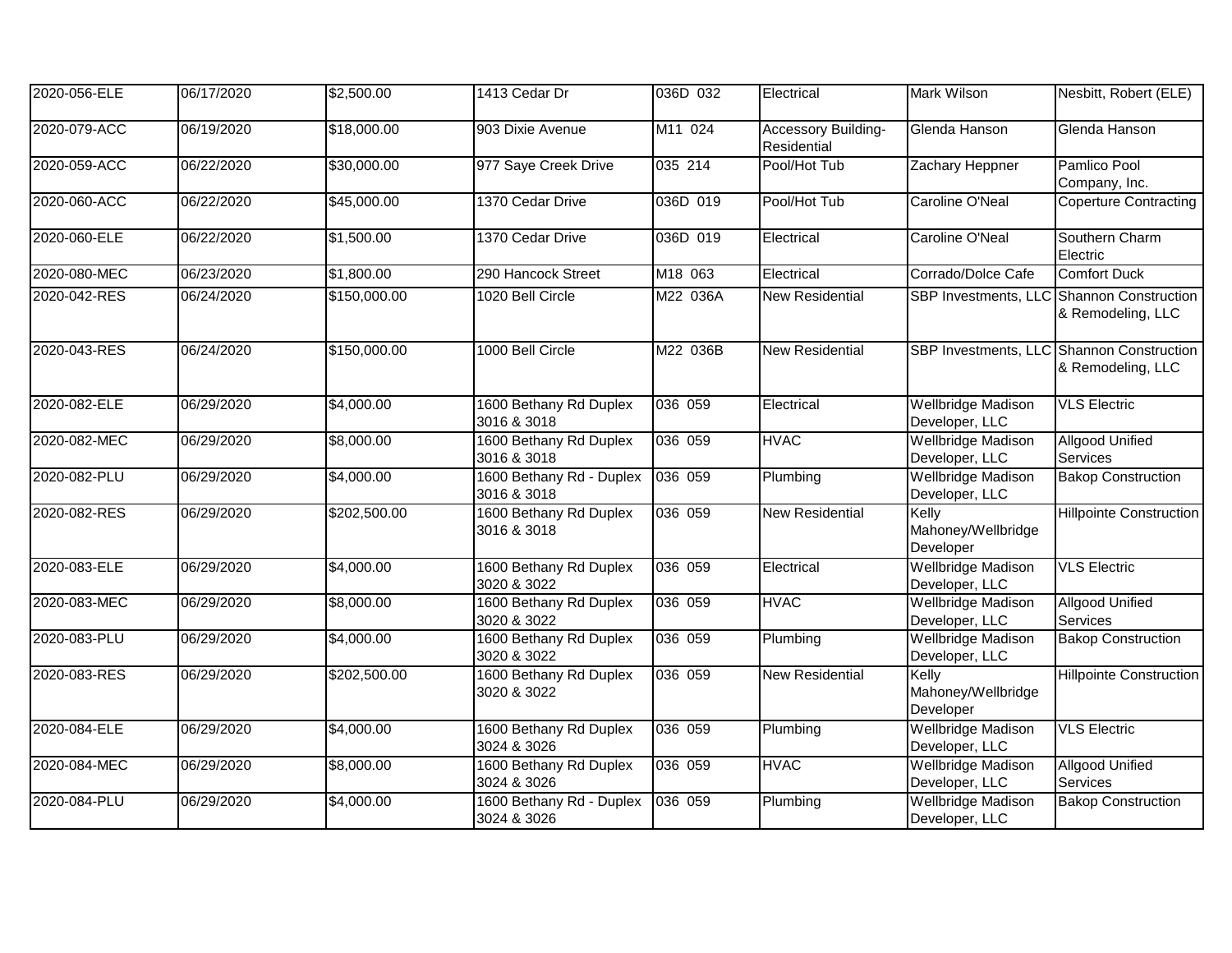| 2020-084-RES | 06/29/2020 | \$202,500.00 | 1600 Bethany Rd Duplex<br>3024 & 3026   | 036 059  | <b>New Residential</b> | Kelly<br>Mahoney/Wellbridge<br>Developer    | <b>Hillpointe Construction</b>            |
|--------------|------------|--------------|-----------------------------------------|----------|------------------------|---------------------------------------------|-------------------------------------------|
| 2020-085-ELE | 06/29/2020 | \$4,000.00   | 1600 Bethany Rd Duplex<br>3028 & 3030   | 036 059  | Electrical             | <b>Wellbridge Madison</b><br>Developer, LLC | <b>VLS Electric</b>                       |
| 2020-085-MEC | 06/29/2020 | \$8,000.00   | 1600 Bethany Rd Duplex<br>3028 & 3030   | 036 059  | <b>HVAC</b>            | <b>Wellbridge Madison</b><br>Developer, LLC | <b>Allgood Unified</b><br><b>Services</b> |
| 2020-085-PLU | 06/29/2020 | \$4,000.00   | 1600 Bethany Rd - Duplex<br>3028 & 3030 | 036 059  | Plumbing               | <b>Wellbridge Madison</b><br>Developer, LLC | <b>Bakop Construction</b>                 |
| 2020-085-RES | 06/29/2020 | \$202,500.00 | 1600 Bethany Rd Duplex<br>3028 & 3030   | 036 059  | <b>New Residential</b> | Kelly<br>Mahoney/Wellbridge<br>Developer    | <b>Hillpointe Construction</b>            |
| 2020-086-ELE | 06/29/2020 | \$4,000.00   | 1600 Bethany Rd Duplex<br>3025 & 3027   | 036 059  | Electrical             | <b>Wellbridge Madison</b><br>Developer, LLC | <b>VLS Electric</b>                       |
| 2020-086-MEC | 06/29/2020 | \$8,000.00   | 1600 Bethany Rd Duplex<br>3025 & 3027   | 036 059  | <b>HVAC</b>            | <b>Wellbridge Madison</b><br>Developer, LLC | <b>Allgood Unified</b><br>Services        |
| 2020-086-PLU | 06/29/2020 | \$4,000.00   | 1600 Bethany Rd - Duplex<br>3025 & 3027 | 036 059  | Plumbing               | <b>Wellbridge Madison</b><br>Developer, LLC | <b>Bakop Construction</b>                 |
| 2020-086-RES | 06/29/2020 | \$202,500.00 | 1600 Bethany Rd Duplex<br>3025 & 3027   | 036 059  | <b>New Residential</b> | Kelly<br>Mahoney/Wellbridge<br>Developer    | <b>Hillpointe Construction</b>            |
| 2020-087-ELE | 06/29/2020 | \$4,000.00   | 1600 Bethany Rd Duplex<br>3029 & 3031   | 036 059  | Electrical             | <b>Wellbridge Madison</b><br>Developer, LLC | <b>VLS Electric</b>                       |
| 2020-087-MEC | 06/29/2020 | \$8,000.00   | 1600 Bethany Rd Duplex<br>3029 & 3031   | 036 059  | <b>HVAC</b>            | <b>Wellbridge Madison</b><br>Developer, LLC | <b>Allgood Unified</b><br>Services        |
| 2020-087-PLU | 06/29/2020 | \$4,000.00   | 1600 Bethany Rd - Duplex<br>3029 & 3031 | 036 059  | Plumbing               | <b>Wellbridge Madison</b><br>Developer, LLC | <b>Bakop Construction</b>                 |
| 2020-087-RES | 06/29/2020 | \$202,500.00 | 1600 Bethany Rd Duplex<br>3029 & 3031   | 036 059  | <b>New Residential</b> | Kelly<br>Mahoney/Wellbridge<br>Developer    | <b>Hillpointe Construction</b>            |
| 2020-088-ELE | 06/29/2020 | \$4,000.00   | 1600 Bethany Rd Duplex<br>3033 & 3035   | 036 059  | Electrical             | <b>Wellbridge Madison</b><br>Developer, LLC | <b>VLS Electric</b>                       |
| 2020-088-MEC | 06/29/2020 | \$8,000.00   | 1600 Bethany Rd Duplex<br>3033 & 3035   | 036 059  | <b>HVAC</b>            | <b>Wellbridge Madison</b><br>Developer, LLC | <b>Allgood Unified</b><br>Services        |
| 2020-088-PLU | 06/29/2020 | \$4,000.00   | 1600 Bethany Rd Duplex<br>3033 & 3035   | 036 059  | Plumbing               | <b>Wellbridge Madison</b><br>Developer, LLC | <b>Bakop Construction</b>                 |
| 2020-088-RES | 06/29/2020 | \$202,500.00 | 1600 Bethany Rd Duplex<br>3033 & 3035   | 036 059  | <b>New Residential</b> | Kelly<br>Mahoney/Wellbridge<br>Developer    | <b>Hillpointe Construction</b>            |
| 2020-043-ELE | 06/30/2020 | \$300.00     | 1000 Bell Circle                        | M22 036B | Electrical             | Robby Shannon                               | <b>Paul Stover</b>                        |
| 2019-037-ELE | 07/01/2020 | \$40,000.00  | 140 W. Washington Street                |          | Electrical             | <b>Preston Snyder</b>                       | Dalton Electric, Inc.                     |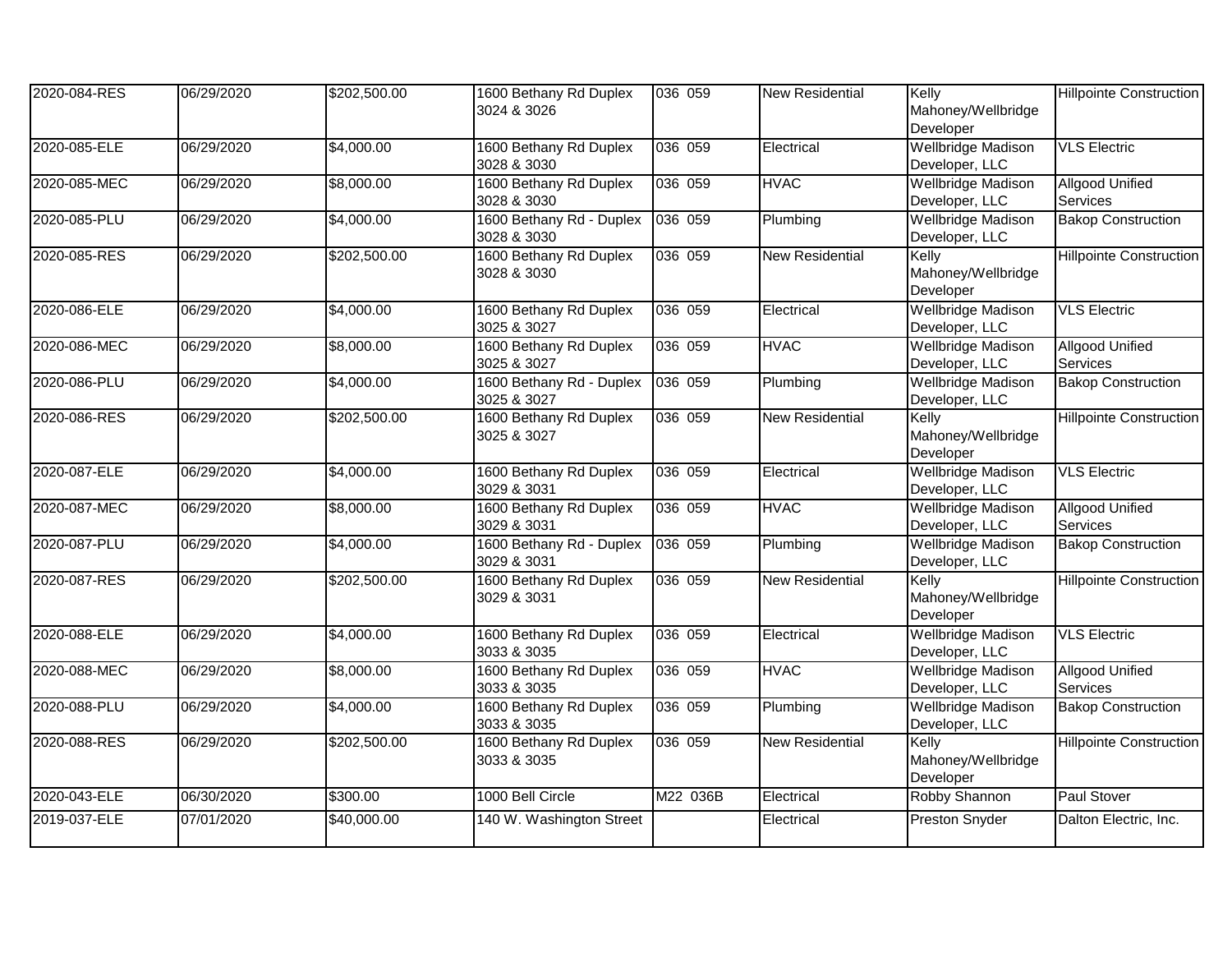| 2020-009-FSS | 07/01/2020 | \$20,000.00  | 1410 Atlanta Highway.<br>Suite A | 037B 021  | Fire Alarm/Sprinkler                   | M. V. Duncan                              | <b>ARC Fire Protection</b><br>Services        |
|--------------|------------|--------------|----------------------------------|-----------|----------------------------------------|-------------------------------------------|-----------------------------------------------|
| 2020-090-ELE | 07/01/2020 | \$1,500.00   | 834 Park Lane                    | M20 088   | Electrical                             | <b>Braxton Harrison</b>                   | <b>Hetzer Electric</b><br>Company             |
| 2020-030-MEC | 07/02/2020 | \$9,000.00   | 631 Foster Park Lane             | M20 071F  | <b>HVAC</b>                            | Homebilt                                  | Chad Johnson                                  |
| 2020-030-PLU | 07/02/2020 | \$15,000.00  | 631 Foster Park Lane             | M20 071F  | Plumbing                               | Homebilt                                  | Randal Lowe<br>Plumbing                       |
| 2020-057-RES | 07/02/2020 | \$274,120.00 | 641 Foster Park Lane             | M20 071G  | <b>New Residential</b>                 | Homebilt                                  | Homebilt                                      |
| 2020-007-PLU | 07/07/2020 | \$26,000.00  | 1230 Maxey Lane                  | M28 005 A | Plumbing                               | Pennington Land<br>Company                | Eugene Knight                                 |
| 2020-041-ELE | 07/10/2020 | \$6,000.00   | 746 Markhams Dr                  | M20 073   | Electrical                             | <b>Smart Properties</b>                   | Stoddard, Timothy                             |
| 2020-042-PLU | 07/13/2020 | \$6,000.00   | 1020 Bell Circle                 | M22 036 A | Plumbing                               | <b>SBP</b> Investment<br>Group, LLC       | <b>Wilkins Plumbing</b>                       |
| 2020-043-PLU | 07/13/2020 | \$6,000.00   | 1000 Bell Circle                 | M22 036B  | Plumbing                               | <b>SBP</b> Investment<br>Group, LLC       | <b>Wilkins Plumbing</b>                       |
| 2020-092-LDP | 07/13/2020 | \$0.00       | 295 Hancock St                   | M18 063   | <b>LDP</b>                             | <b>Thomas Preston</b><br>Investments, LLC | <b>Ryan Williams</b>                          |
| 2020-093-ELE | 07/13/2020 | \$1,000.00   | 811 Park Lane                    | M20 058   | Electrical                             | <b>JP Rogers</b>                          | <b>J&amp;I</b> Electric                       |
| 2020-095-PLU | 07/15/2020 | \$1,500.00   | 515 Hough Circle                 | M08A 002  | Plumbing                               | <b>Mennie Williams</b>                    | Yes Plumbing Co.,<br>Inc.                     |
| 2020-025-PLU | 07/16/2020 | \$12,000.00  | 651 Foster Park Lane             | M20 071H  | Plumbing                               | <b>Homebilt</b>                           | Randal Lowe<br>Plumbing                       |
| 2020-057-PLU | 07/16/2020 | \$12,000.00  | 641 Foster Park Lane             | M20 071G  | Plumbing                               | Homebilt                                  | Randal Lowe                                   |
| 2020-097-ELE | 07/17/2020 | \$4,000.00   | 340 N Main Street                | M18 007   | Electrical                             | William & Sharon<br>Ross                  | <b>MWJ</b> Technical<br>Services              |
| 2019-037-FAS | 07/23/2020 | \$18,000.00  | 140 W Washington Street          | M09 056   | Fire Alarm/Sprinkler                   | <b>Thomas Preston Real</b><br>Estate      | <b>Reliable Fire</b><br><b>Protection LLC</b> |
| 2019-038-FAS | 07/23/2020 | \$16,000.00  | 140 E Washington Street          | M19 057   | Fire Alarm/Sprinkler                   | <b>Thomas Preston Real</b><br>Estate      |                                               |
| 2020-089-RES | 07/23/2020 | \$202,500.00 | 1600 Bethany Rd 1000             | 036 059   | <b>New Residential</b>                 | Kelly<br>Mahoney/Wellbridge<br>Developer  | <b>Hillpointe Construction</b>                |
| 2020-027-COM | 07/24/2020 | \$10,300.00  | 795 N Main Street                | M06 019   | Commercial<br>Addition/Remodel -<br>CO | <b>Tunja Brand</b>                        | <b>Tarick Miller</b>                          |
| 2020-081-PLU | 07/27/2020 | \$4,000.00   | 860 S Main Street                | M21 025   | Plumbing                               | <b>Walter Murray</b>                      | Knight-Way Plumbing                           |
| 2020-091-ACC | 07/27/2020 | \$100,000.00 | 383 Porter Street, Madison       | M09 031   | Accessory Building-<br>Residential     | Joel & Allison Pugmire Roling, Chad       |                                               |
| 2020-091-PLU | 07/27/2020 | \$4,000.00   | 383 Porter Street                | M09 031   | Plumbing                               | <b>Austin Pugmire</b>                     | Knight-Way Plumbing                           |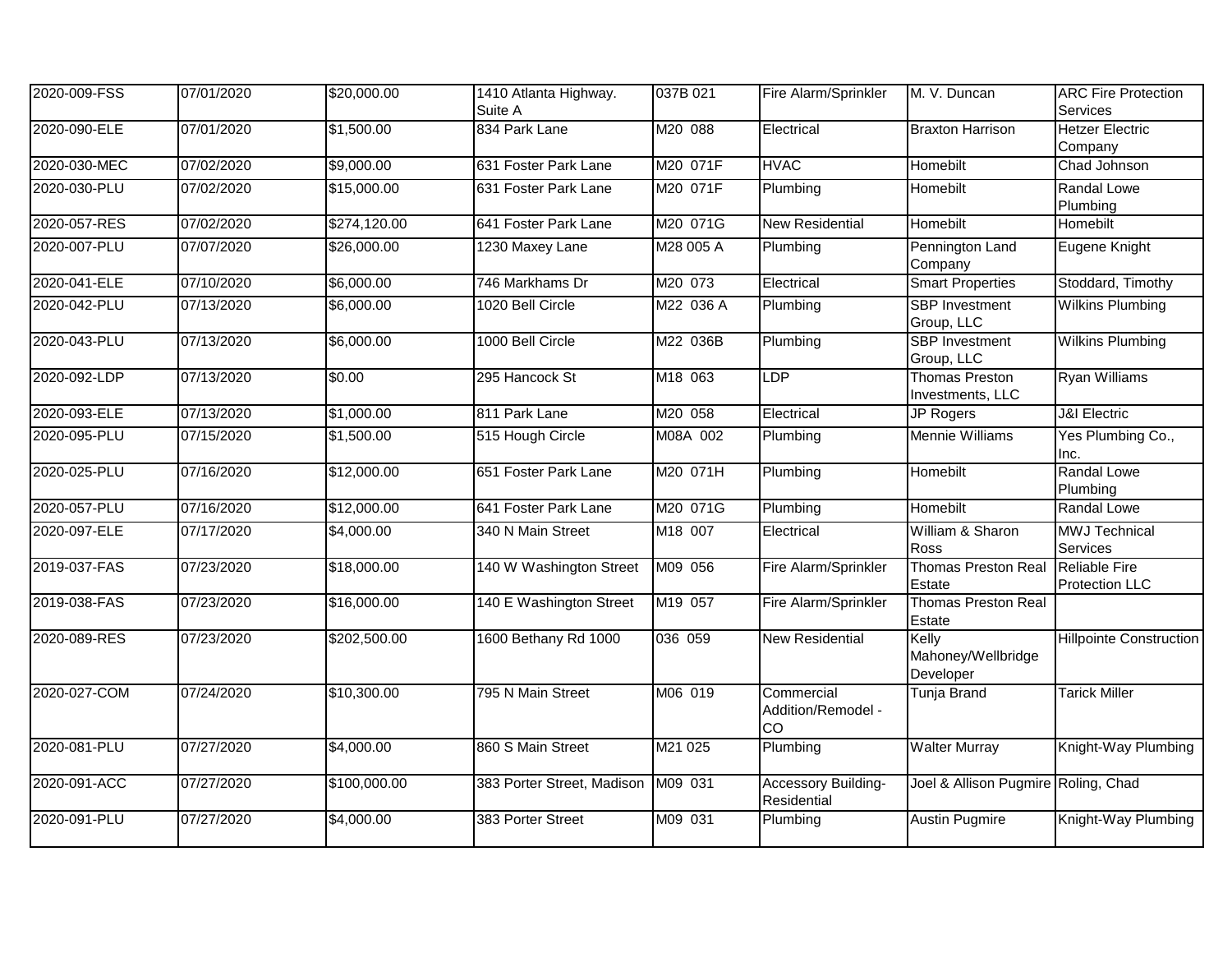| 2020-057-ELE | 07/28/2020 | \$2,500.00   | 641 Foster Park Lane   | M20 071G  | Electrical                                        | Homebilt                                    | Sommerer Electric Inc                  |
|--------------|------------|--------------|------------------------|-----------|---------------------------------------------------|---------------------------------------------|----------------------------------------|
| 2020-089-ELE | 07/28/2020 | \$5,000.00   | 1600 Bethany Road 1000 | 036 059   | Electrical                                        | Kelly<br>Mahoney/Wellbridge<br>Developer    | <b>VLS Electric</b>                    |
| 2020-089-MEC | 07/28/2020 | \$7,000.00   | 1600 Bethany Road 1000 | 036 059   | <b>HVAC</b>                                       | Kelly<br>Mahoney/Wellbridge<br>Developer    | <b>Allgood Unified</b><br>Services     |
| 2020-089-PLU | 07/28/2020 | \$5,000.00   | 1600 Bethany Road 1000 | 036 059   | Plumbing                                          | Kelly<br>Mahoney/Wellbridge<br>Developer    | <b>Bakop Construction</b>              |
| 2020-091-MEC | 07/28/2020 | \$5,500.00   | 383 Porter Street      | M09 031   | <b>HVAC</b>                                       | <b>Austin Pugmire</b>                       | Bellew, Donald                         |
| 2020-027-PLU | 07/29/2020 | \$1,500.00   | 795 N Main Street      | M06 019   | Plumbing                                          | Tunja Brand                                 | Yes Plumbing Co.,<br>Inc.              |
| 2020-027-ELE | 07/30/2020 | \$1,100.00   | 795 N Main Street      | M06 019   | Electrical                                        | Tunja Brand                                 | <b>Alliance Electric</b>               |
| 2020-101-MEC | 07/30/2020 | \$11,680.00  | 150 Hancock Street     | M19 038   | <b>HVAC</b>                                       | Pat Reems/Madison<br><b>Assisted Living</b> | Campbell, Daniel, Jr.                  |
| 2020-027-FAS | 07/31/2020 | \$5,000.00   | 795 N Main Street      | M06 019   | Fire Alarm/Sprinkler                              | Tunja Brand                                 | Dean Johnson                           |
| 2020-081-ACC | 07/31/2020 | \$100,000.00 | 860 S Main St          | M21 025   | <b>Historical Residential</b><br>Addition/Remodel | <b>Allan Murray</b>                         | Roling, Chad                           |
| 2020-103-ELE | 08/03/2020 | \$7,000.00   | 1280 Eatonton Road     | M30 014   | Electrical                                        | <b>Teresa Wallace</b>                       | Ozburn Electrical<br>Contractors, Inc. |
| 2020-040-ELE | 08/06/2020 | \$4,000.00   | 740 Markhams Dr        | M27 072   | Electrical                                        | <b>Smart Properties</b>                     | Stoddard, Timothy                      |
| 2020-098-RES | 08/06/2020 | \$50,000.00  | 870 Peters Street      | M16 010   | <b>Historical Residential</b><br>Addition/Remodel | Thomas Preston                              | Thomas Preston Real<br>Estate, LLC     |
| 2020-102-COM | 08/07/2020 | \$150,000.00 | 111 W Jefferson Street | M08 107   | <b>Historical Commercial</b><br>Addition/Remodel  | <b>Thomas Eichloff</b>                      | Joey Daniel                            |
| 2020-106-MEC | 08/07/2020 | \$10,144.70  | 1710 Eatonton Road     | 037E 018A | <b>HVAC</b>                                       | Advance Auto                                | <b>Jason Noel</b>                      |
| 2020-041-MEC | 08/10/2020 | \$6,400.00   | 746 Markhams Dr        | M20 073   | <b>HVAC</b>                                       | <b>Smart Properties</b>                     | <b>ACS</b>                             |
| 2020-041-PLU | 08/10/2020 | \$7,600.00   | 746 Markhams Dr        | M20 073   | Plumbing                                          | <b>Smart Properties</b>                     | McCart Plumbing, Inc.                  |
| 2020-032-MEC | 08/13/2020 | \$16,000.00  | 1020 Saye Creek Drive  | 035 232   | <b>HVAC</b>                                       | Ralph Lancaster                             | Lance White Heating<br>& A/C           |
| 2020-022-PLU | 08/14/2020 | \$1,500.00   | 137 S Main Street      | M08 098   | Plumbing                                          | Theresa Bishop                              | Nesbitt, Robert (PLU)                  |
| 2020-107-ELE | 08/18/2020 | \$7,000.00   | 764 Markham's Drive    | M19 129   | Electrical                                        | <b>Smart Properties</b>                     | Cathey, Ryan                           |
| 2020-107-MEC | 08/18/2020 | \$7,500.00   | 764 Markham's Drive    | M19 129   | <b>HVAC</b>                                       | <b>Smart Properties</b>                     | <b>ACS</b>                             |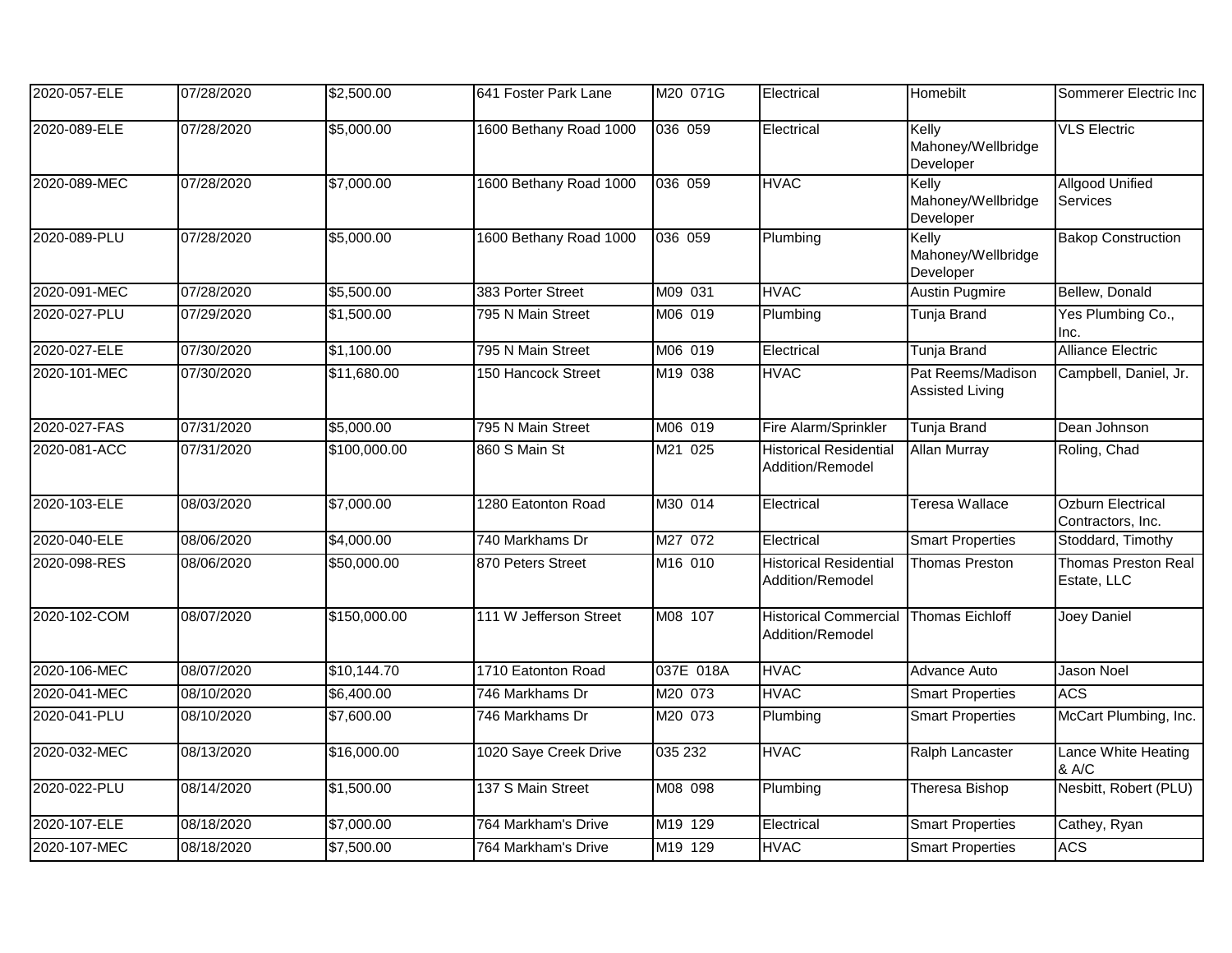| 2020-107-PLU | 08/18/2020 | \$8,500.00   | 764 Markham's Drive                         | M19 129   | Plumbing                                          | <b>Smart Properties</b>                                       | McCart Plumbing, Inc.                  |
|--------------|------------|--------------|---------------------------------------------|-----------|---------------------------------------------------|---------------------------------------------------------------|----------------------------------------|
| 2020-107-RES | 08/18/2020 | \$315,000.00 | 764 Markham's Drive                         | M19 129   | <b>New Residential</b>                            | <b>Smart Properties</b>                                       | Cathey, Ryan                           |
| 2020-108-ELE | 08/18/2020 | \$1,500.00   | 1061 Airport Industrial<br><b>Boulevard</b> | 035 073   | Electrical                                        | Mark Vrana                                                    | Watkins, Ricky                         |
| 2020-040-PLU | 08/20/2020 | \$7,000.00   | 740 Markhams Drive                          | M27 072   | Plumbing                                          | <b>Smart Properties</b>                                       | McCart Plumbing, Inc.                  |
| 2020-102-ELE | 08/24/2020 | \$15,000.00  | 111 W Jefferson Street                      | M08 107   | Electrical                                        | <b>Thomas Eichloff</b>                                        | Bray, Sonny                            |
| 2020-040-MEC | 08/25/2020 | \$6,875.00   | 740 Markhams Dr                             | M27 072   | <b>HVAC</b>                                       | <b>Smart Properties</b>                                       | <b>ACS</b>                             |
| 2020-042-MEC | 08/25/2020 | \$5,850.00   | 1020 Bell Circle                            | M22 036A  | <b>HVAC</b>                                       | SBP Investments, LLC ACS                                      |                                        |
| 2020-043-MEC | 08/25/2020 | \$5,850.00   | 1000 Bell Circle                            | M22 036B  | <b>HVAC</b>                                       | SBP Investments, LLC ACS                                      |                                        |
| 2020-125-ELE | 08/28/2020 | \$23,363.00  | 1130 Lakeview Street                        | M23 010   | Electrical                                        | Pennington Seed, Inc.                                         | <b>Escoe Industrial</b><br>Contractors |
| 2020-102-PLU | 09/01/2020 | \$5,000.00   | 111 W Jefferson Street                      | M08 107   | Plumbing                                          | <b>Thomas Eichloff</b>                                        | LL Grimes & Son, LLC                   |
| 2020-102-MEC | 09/02/2020 | \$5,000.00   | 111 W Jefferson Street                      | M08 107   | <b>HVAC</b>                                       | <b>Thomas Eichloff</b>                                        | Campbell, Daniel, Jr.                  |
| 2020-114-MEC | 09/02/2020 | \$5,000.00   | 150 E Washington Street                     | M19 038   | <b>HVAC</b>                                       | Morgan County Board Campbell, Daniel, Jr.<br>of Commissioners |                                        |
| 2020-032-PLU | 09/03/2020 | \$12,000.00  | 1020 Saye Creek Drive                       | 035 232   | Plumbing                                          | Ralph Lancaster                                               | <b>BurkCo Plumbing</b>                 |
| 2020-116-ELE | 09/03/2020 | \$14,000.00  | 255 E Washington Street                     | M18 035   | Electrical                                        | Sandy Sanford                                                 | <b>Hetzer Electric</b><br>Company      |
| 2020-096-RES | 09/04/2020 | \$70,000.00  | 725 Foster Street                           | M19 127A  | <b>Historical Residential</b><br>Addition/Remodel | Bobby & Brenda<br>Morris                                      | Shane Culp                             |
| 2020-091-ELE | 09/08/2020 | \$3,000.00   | 383 Porter Street                           | M09 031   | Electrical                                        | <b>Austin Pugmire</b>                                         | <b>Higdon Electric</b>                 |
| 2020-111-RES | 09/08/2020 | \$350,000.00 | 1385 Verandah Park                          | 036F 012  | <b>New Residential</b>                            | <b>Wells Wheeler</b>                                          | Meredith Homes, Inc                    |
| 2020-119-COM | 09/09/2020 | \$15,968.00  | 2021 Eatonton Road                          | 046A 022  | Accessory Building-<br>Commercial                 | <b>HPT TA Properties</b><br><b>LLC</b>                        | Enloe Inc                              |
| 2020-122-MEC | 09/10/2020 | \$7,700.00   | 1070 Williams Street                        | M20 048   | <b>HVAC</b>                                       | <b>Will Cox</b>                                               | Slaughter, Harold, Jr.                 |
| 2020-126-DEM | 09/11/2020 | \$0.00       | 1561 Eatonton Road                          | 037E 002A | Demolition -<br>Commercial                        | <b>Jimmy Stanton</b>                                          | Watkins, Randy                         |
| 2020-105-ELE | 09/14/2020 | \$2,000.00   | 123 S Main Street                           | M08 100   | Electrical                                        | <b>Preston Snyder</b>                                         | Dalton Electric, Inc.                  |
| 2020-032-ACC | 09/15/2020 | \$40,000.00  | 1020 Saye Creek Drive                       | 035 232   | Pool/Hot Tub                                      | Ralph Lancaster                                               | Sandals Luxury Pools                   |
| 2020-081-MEC | 09/15/2020 | \$6,500.00   | 860 S. Main Street                          | M21 025   | <b>HVAC</b>                                       | <b>Walter Murray</b>                                          | Bellew, Donald                         |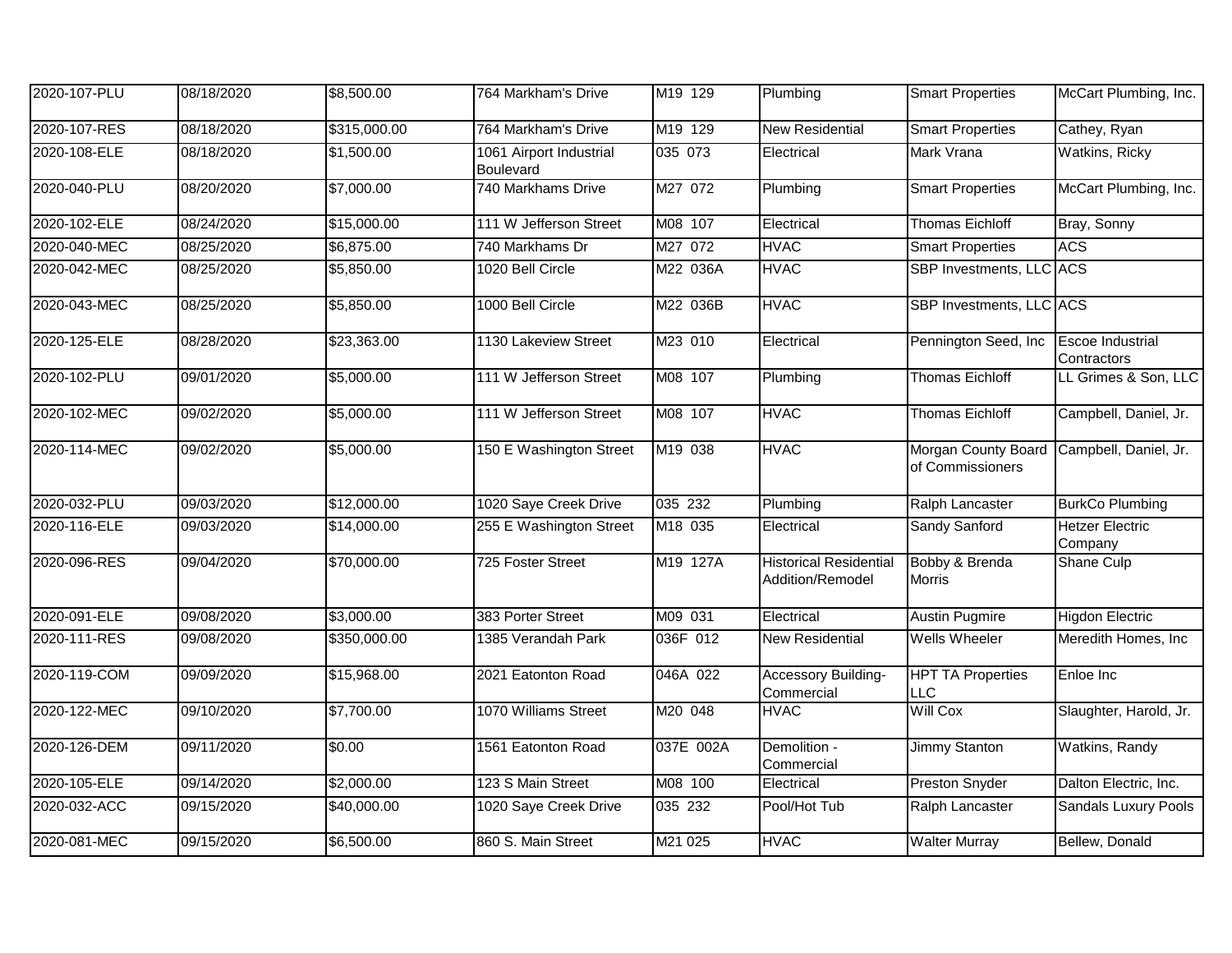| 2020-124-ACC | 09/15/2020 | \$3,500.00   | 919 Crawford Street                   | M20 044             | Accessory Building-<br>Residential               | <b>Mac Harris</b>                                        | <b>Thompson Structures</b><br>Inc         |
|--------------|------------|--------------|---------------------------------------|---------------------|--------------------------------------------------|----------------------------------------------------------|-------------------------------------------|
| 2019-142-ELE | 09/16/2020 | \$5,000.00   | 1016 Dixie Avenue                     | M <sub>11</sub> 027 | Electrical                                       | <b>Andrew Ainslie</b>                                    | Holbert, Christopher                      |
| 2020-105-COM | 09/16/2020 | \$20,000.00  | 123 S Main Street                     | M08 100             | <b>Historical Commercial</b><br>Addition/Remodel | <b>Thomas Preston</b><br>Investments                     | <b>Thomas Preston Real</b><br>Estate, LLC |
| 2020-105-PLU | 09/16/2020 | \$16,000.00  | 123 S Main Street                     | M08 100             | Electrical                                       | Preston Snyder                                           | Day & Night Plumbing<br>Service           |
| 2020-115-ELE | 09/16/2020 | \$5,000.00   | 1600 Bethany Rd 1000 -<br><b>POOL</b> | 036 059             | Electrical                                       | <b>Kelly Mahoney</b>                                     | <b>VLS Electric</b>                       |
| 2020-115-RES | 09/16/2020 | \$20,000.00  | 1600 Bethany Rd 1000 -<br><b>POOL</b> | 036 059             | Pool/Hot Tub                                     | Kelly<br>Mahoney/Wellbridge<br>Developer                 | <b>Hillpointe Construction</b>            |
| 2019-037-MEC | 09/17/2020 | \$15,000.00  | 140 W. Washington Street              | M19 056             | <b>HVAC</b>                                      | <b>Preston Snyder</b>                                    | Nwankwo, Ike                              |
| 2020-105-MEC | 09/17/2020 | \$4,000.00   | 123 S Main Street                     | M08 100             | <b>HVAC</b>                                      | <b>Preston Snyder</b>                                    | Nwankwo, Ike                              |
| 2020-113-ELE | 09/17/2020 | \$500.00     | 917 Whitehall Street                  | M02 041             | Electrical                                       | Wanda Ingram &<br><b>Kennedy Simmons</b>                 | Wanda Ingram &<br><b>Kennedy Simmons</b>  |
| 2020-113-PLU | 09/17/2020 | \$1,000.00   | 917 Whitehall Street                  | M02 041             | Plumbing                                         | Wanda Ingram &<br><b>Kennedy Simmons</b>                 | Wanda Ingram &<br><b>Kennedy Simmons</b>  |
| 2019-142-MEC | 09/18/2020 | \$800.00     | 1016 Dixie Avenue                     | M11 027             | <b>HVAC</b>                                      | Andrew Ainslie, III                                      | Patterson, Charles, II                    |
| 2019-142-PLU | 09/18/2020 | \$5,000.00   | 1016 Dixie Avenue                     | M11 027             | Plumbing                                         | Andrew Ainslie, III                                      | Hyde Plumbing &<br>Repair                 |
| 2020-130-ACC | 09/18/2020 | \$6,200.00   | 1349 Billups Street                   | M06 010             | Residential<br>Addition/Remodel -CC Floyd        | Inez Williams/Dwight                                     | Inez Williams/Dwight<br>Floyd             |
| 2020-008-ELE | 09/22/2020 | \$10,000.00  | 164 S Main Street                     | M19 051             | Electrical                                       | <b>PEF Properties</b>                                    | Flager, Daniel                            |
| 2020-081-ELE | 09/22/2020 | \$2,000.00   | 860 S Main Street                     | M21 025             | Electrical                                       | <b>Walter Murray</b>                                     | Power Pro Electric                        |
| 2020-123-RES | 09/22/2020 | \$120,000.00 | 944 Pearl Street                      | M20 037             | New Residential                                  | Leon Peters                                              | Reid, Walter                              |
| 2020-131-ELE | 09/22/2020 | \$0.00       | 1050 Bramblewood Drive                | 036B 099            | Electrical                                       | Zach Williams<br><b>Properties LLC</b>                   | Wyatt, Eddie                              |
| 2019-076-FAS | 09/23/2020 |              | 1500 Monticello Road                  | 037G 002            | Fire Alarm/Sprinkler                             | Love's Country Stores, Place Services, Inc<br><b>Inc</b> |                                           |
| 2020-121-ACC | 09/23/2020 | \$3,095.00   | 1142 Terris Drive                     | M07 129             | Accessory Building-<br>Residential               | <b>VAnessa Rakestraw</b>                                 | <b>VAnessa Rakestraw</b>                  |
| 2020-042-ELE | 09/25/2020 | \$3,000.00   | 1020 Bell Circle                      | M22 036A            | Electrical                                       | SBP Investments, LLC Paul Stover                         |                                           |
| 2020-124-ELE | 09/25/2020 | \$3,000.00   | 919 Crawford Street                   | M20 044             | Electrical                                       | <b>Mac Harris</b>                                        | Paul Stover                               |
| 2020-123-ELE | 09/28/2020 | \$5,000.00   | 944 Pearl Street                      | M20 037             | Electrical                                       | Leon Peters                                              | Eddie Wyatt                               |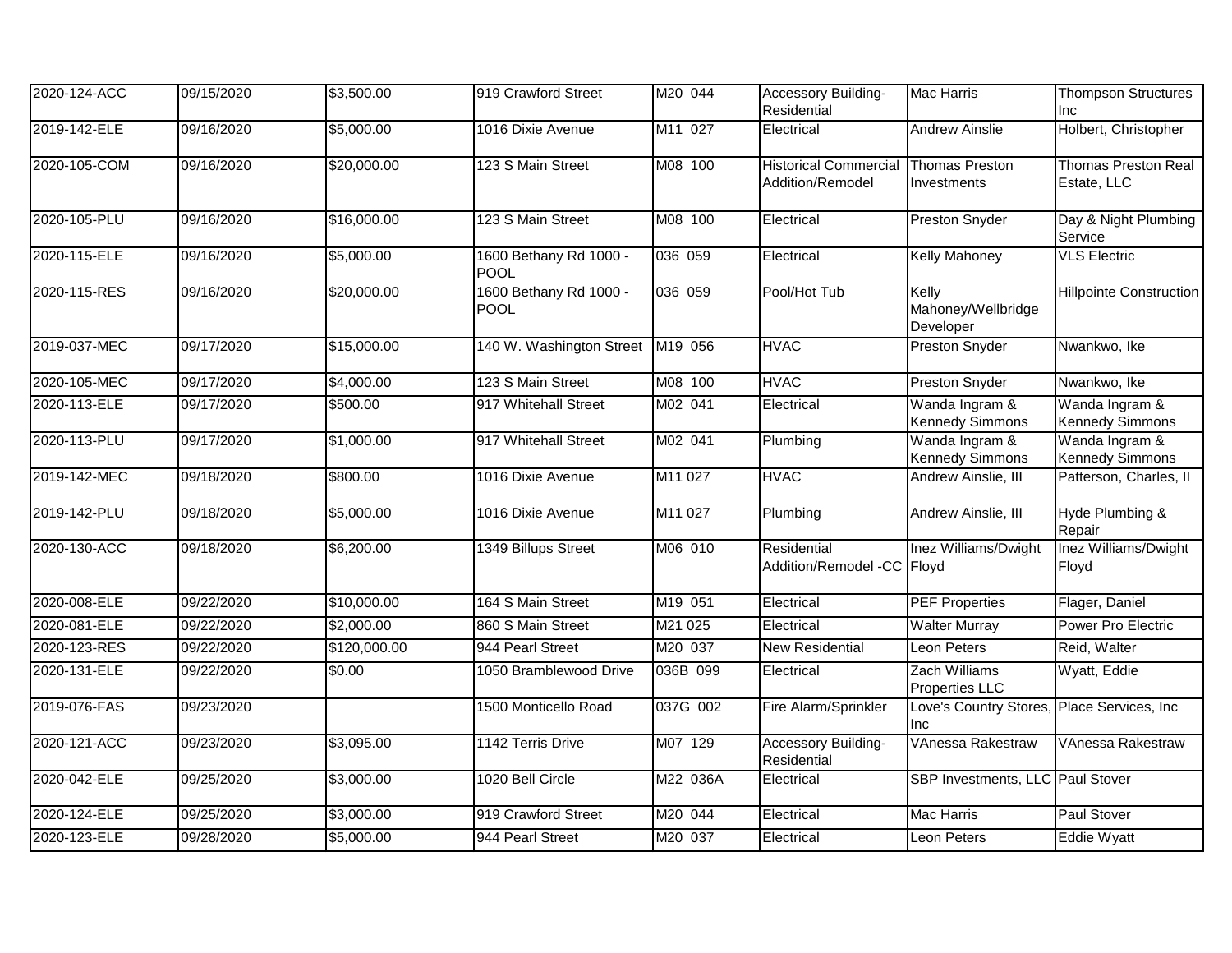| 2020-110-ELE | 09/29/2020 | \$1,000.00  | 1600 Bethany Road                           | 036 059   | Electrical                                     | Kelly<br>Mahoney/Wellbridge              | <b>VLS Electric</b>                                    |
|--------------|------------|-------------|---------------------------------------------|-----------|------------------------------------------------|------------------------------------------|--------------------------------------------------------|
|              |            |             |                                             |           |                                                | Developer                                |                                                        |
| 2020-110-RES | 09/29/2020 | \$5,000.00  | 1600 Bethany Road                           | 036 059   | <b>Accessory Building-</b><br>Residential      | Kelly<br>Mahoney/Wellbridge<br>Developer | <b>Hillpointe Construction</b>                         |
| 2020-116-MEC | 09/30/2020 | \$10,000.00 | 255 E Washington Street                     | M18 035   | <b>HVAC</b>                                    | Sandy Sanford                            | Peppers Heating & Air<br>Conditioning Service,<br>Inc. |
| 2020-132-DEM | 09/30/2020 | \$0.00      | 465 E Washington St                         | M18 045   | Demolition -<br>Residential                    | <b>Wauline Murray</b><br><b>Baptiste</b> | <b>Wauline Murray</b><br><b>Baptiste</b>               |
| 2020-134-ELE | 10/02/2020 | \$4,500.00  | 773 Jasper Street                           | M10 022   | Electrical                                     | <b>Edith Thomas</b>                      | Nesbitt, Robert (ELE)                                  |
| 2020-057-MEC | 10/05/2020 | \$9,000.00  | 641 Foster Park Lane                        | M20 071G  | <b>HVAC</b>                                    | Homebilt                                 | Arctic Circle Air                                      |
| 2020-135-MEC | 10/05/2020 | \$8,000.00  | 524 Foster Street                           | M20 076   | <b>HVAC</b>                                    | James Hewitt                             | Bellew, Donald                                         |
| 2020-127-RES | 10/07/2020 | \$66,000.00 | 1070 Micha Way                              | 036 047L  | Residential<br>Addition/Remodel -<br><b>CO</b> | <b>Mercy Housing</b>                     | <b>Engineered Solutions</b><br>of Georgia              |
| 2020-137-ELE | 10/07/2020 | \$1,000.00  | 1021 Hodges Ave                             | M22 051   | Electrical                                     | Patel                                    | Patel                                                  |
| 2020-137-PLU | 10/07/2020 | \$1,000.00  | 1021 Hodges Ave                             | M22 051   | Plumbing                                       | Patel                                    | Patel                                                  |
| 2020-120-LDP | 10/08/2020 | \$0.00      | 1101 Airport Industrial<br><b>Boulevard</b> | 035 081   | <b>LDP</b>                                     | Pennington Seed Inc                      | <b>Dublin Construction</b><br>Company                  |
| 2020-024-PLU | 10/09/2020 | \$12,000.00 | 630 Foster Park Lane                        | M20 071T  | Plumbing                                       | Homebilt                                 | Randal Lowe<br>Plumbing                                |
| 2020-096-ELE | 10/12/2020 | \$4,500.00  | 725 Foster Street                           | M19 127A  | Electrical                                     | Bobby & Brenda<br><b>Morris</b>          | CIR Electric, Inc.                                     |
| 2020-116-PLU | 10/12/2020 | \$6,500.00  | 255 E Washington Street                     | $M18$ 035 | Plumbing                                       | Sandy Sanford                            | <b>Bryan Homes Repair</b>                              |
| 2020-135-ELE | 10/12/2020 | \$6,000.00  | 524 Foster Street                           | M20 076   | Electrical                                     | <b>James Hewitt</b>                      | <b>Traditions Electric</b>                             |
| 2020-098-ELE | 10/14/2020 | \$2,000.00  | 870 Peters Street                           | M16 010   | Electrical                                     | <b>Thomas Preston</b>                    | Dalton Electric, Inc.                                  |
| 2020-008-MEC | 10/15/2020 | \$11,000.00 | 164 S Main Street                           | M19 051   | <b>HVAC</b>                                    | PEF Properties, LCC                      | Bryant, Ray, Jr.                                       |
| 2020-008-PLU | 10/15/2020 | \$3,000.00  | 164 S Main Street                           | M19 051   | Plumbing                                       | PEF Properties, LCC                      | Wyco Plumbing, Inc.                                    |
| 2020-139-ELE | 10/15/2020 | \$2,000.00  | 726 College Drive                           | M16 025   | Electrical                                     | City of Madison                          | Watkins, Ricky                                         |
| 2020-135-PLU | 10/16/2020 | \$8,000.00  | 524 Foster Street                           | M20 076   | Plumbing                                       | James Hewatt                             | Young, Todd                                            |
| 2020-138-RES | 10/23/2020 | \$90,000.00 | 757 Cooks Hill Road                         | M27 039   | <b>New Residential</b>                         | Freedom Vision, LLC<br>(John Charleston) | Coldwater Homes,<br><b>LLC</b>                         |
| 2020-141-ACC | 10/23/2020 | \$5,163.37  | 500 Belmont Street                          | M17 036   | Accessory Building-<br>Residential             | Shannon Wagner                           | Shannon Wagner                                         |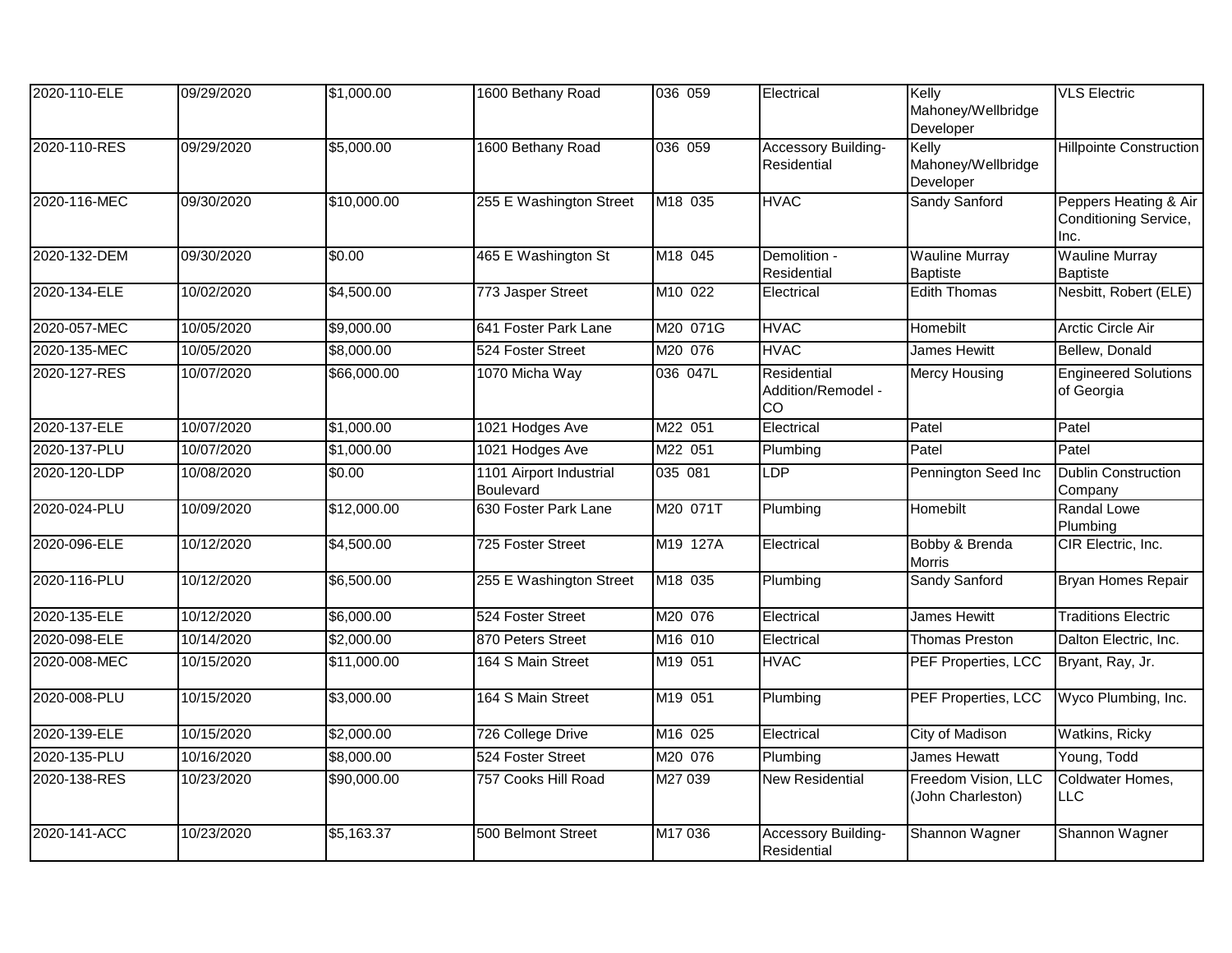| 2020-116-RES | 10/27/2020 | \$200,000.00 | 255 E Washington Street                       | M18 035     | <b>Historical Residential</b><br>Addition/Remodel | <b>Elmore Starr</b><br><b>Properties</b> | <b>Heartwood Custom</b><br><b>Builders</b> |
|--------------|------------|--------------|-----------------------------------------------|-------------|---------------------------------------------------|------------------------------------------|--------------------------------------------|
| 2020-133-ACC | 10/27/2020 | \$31,352.00  | 942 Old Post Road                             | M21 007     | <b>Accessory Building-</b><br>Residential         | Homer Layson III                         | <b>Marty Lanier</b><br>Whitehead           |
| 2020-142-ELE | 10/27/2020 | \$2,000.00   | 583 Belmont Street                            | M17 022     | Electrical                                        | <b>Preston Snyder</b>                    | Dalton Electric, Inc.                      |
| 2020-027-FSS | 10/28/2020 | \$25,000.00  | 795 N Main Street                             | M06 019     | Fire Alarm/Sprinkler                              | <b>Tunja Brand</b>                       | <b>ARC Fire Protection</b><br>Services     |
| 2020-131-ACC | 10/28/2020 | \$8,000.00   | 809 Old Post Road                             | M11 010     | <b>Historical Residential</b><br>Addition/Remodel | Michael Woods                            | Michael Woods                              |
| 2020-123-MEC | 10/29/2020 | \$4,400.00   | 944 Pearl Street                              | M20 037     | <b>HVAC</b>                                       | Leon Peters                              | Joesph Alfred                              |
| 2020-143-ELE | 10/30/2020 | \$250.00     | Eatonton Road - Christmas ROW<br>Decoration 1 |             | Electrical                                        | City of Madison                          | City of Madison                            |
| 2020-144-ELE | 10/30/2020 | \$250.00     | Eatonton Road - Christmas ROW<br>Decoration 2 |             | Electrical                                        | City of Madison                          | City of Madison                            |
| 2020-147-MEC | 11/03/2020 | \$5,980.00   | 256 N Main Street                             | M18 012     | <b>HVAC</b>                                       | <b>United Bank</b>                       | Campbell, Daniel, Jr.                      |
| 2020-148-MEC | 11/03/2020 | \$8,680.00   | 1251 Atlanta Hwy                              | M22 010     | <b>HVAC</b>                                       | Church of Christ                         | Campbell, Daniel, Jr.                      |
| 2020-149-MEC | 11/04/2020 | \$3,200.00   | 393 E Central Ave, Apt A                      | M19 027     | <b>HVAC</b>                                       | Hanes & White Inc                        | Campbell, Daniel, Jr.                      |
| 2020-140-RES | 11/09/2020 | \$125,000.00 | 701 Eliza Morris Street                       | M03 040 B   | <b>New Residential</b>                            | I V Henry                                | Reid, Walter                               |
| 2020-150-DEM | 11/10/2020 | \$0.00       | 1171 March St                                 | 036A 054 AZ | Demolition -<br>Commercial                        | <b>DDA</b>                               | Jesse Hawkins Sr                           |
| 2020-123-PLU | 11/12/2020 | \$4,500.00   | 944 Pearl Street                              | M20 037     | Plumbing                                          | Leon Peters                              | <b>Bryan Homes Repair</b>                  |
| 2020-111-ELE | 11/13/2020 | \$5,000.00   | 1385 Veranda Park Dr                          | 036F 012    | Electrical                                        | <b>Wells Wheeler</b>                     | <b>Heisley Services</b>                    |
| 2020-135-RES | 11/17/2020 | \$106,000.00 | 524 Foster Street                             | M20 076     | <b>Historical Residential</b><br>Addition/Remodel | James Hewatt                             | James Hewatt                               |
| 2020-133-ELE | 11/18/2020 | \$1,200.00   | 942 Old Post Road                             | M21 007     | Electrical                                        | Homer Layson 111                         | Chapman Electric                           |
| 2020-154-DEM | 11/20/2020 | \$0.00       | 221 E Washington Street                       | M18 032     | Demolition -<br>Residential                       | <b>Preston Snyder</b>                    | Preston Snyder                             |
| 2020-100-LDP | 11/23/2020 | \$0.00       | Wheat Street, Madison                         | 036A 054    | LDP                                               | <b>DDA</b> ofMadison                     | <b>WODA Cooper</b><br>Companies, Inc.      |
| 2020-138-PLU | 11/23/2020 | \$5,800.00   | 757 Cooks Hill Road                           | M27 039     | Plumbing                                          | John<br>Charleston/Freedom<br>Vision     | Mac-N-Tyre Plumbing                        |
| 2020-153-MEC | 11/23/2020 | \$7,280.00   | 313 East Washington<br><b>Street</b>          | M18 037 A   | <b>HVAC</b>                                       | Lyle Penelope                            | Campbell's Custom<br>Heating and Air       |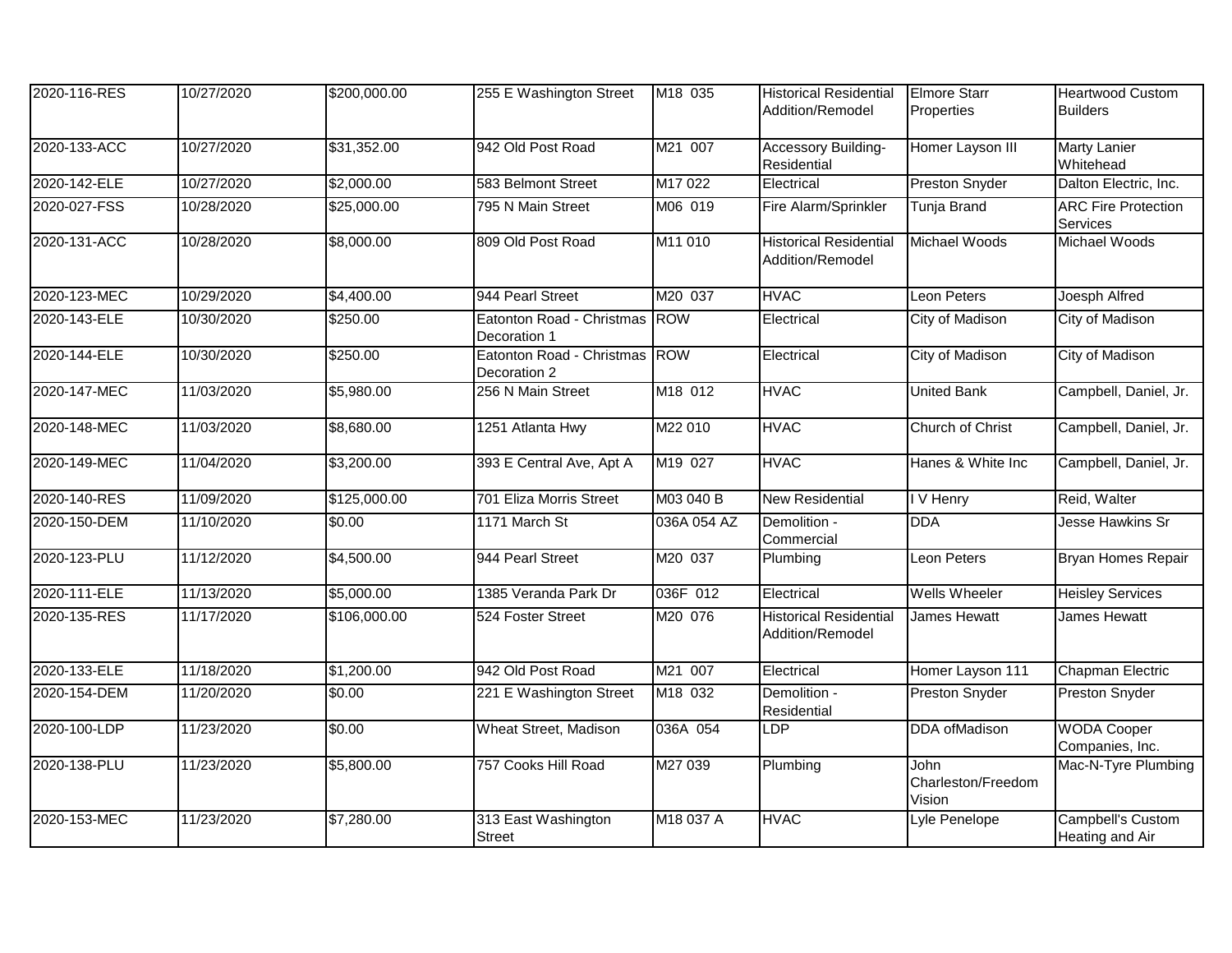| 2020-166-RES | 11/23/2020 | \$822,185.00 | 1200 Wheat Street Bldg B             | 036A 054                 | <b>New Residential</b>                            | <b>Downtown</b><br>Development Authority Companies, Inc.                         | <b>WODA Cooper</b>                       |
|--------------|------------|--------------|--------------------------------------|--------------------------|---------------------------------------------------|----------------------------------------------------------------------------------|------------------------------------------|
| 2020-138-ELE | 11/24/2020 | \$5,000.00   | 757 Cooks Hill Road                  | M27 039                  | Electrical                                        | John<br>Charleston/Freedom<br>Vision                                             | <b>Crane Electric</b>                    |
| 2020-138-MEC | 11/24/2020 | \$4,000.00   | 757 Cooks Hill Road                  | M27 039                  | <b>HVAC</b>                                       | John Charleston                                                                  | Service Solutions, Inc                   |
| 2020-155-ELE | 11/24/2020 | \$0.00       | 457 North 2nd Street                 | M07 095                  | Electrical                                        | Downtown<br>Development Authority Cone<br>of Madison                             | Cone Electric/Eric                       |
| 2020-155-LDP | 11/24/2020 | \$0.00       | 457 North 2nd Street                 | M07 095                  | Demolition -<br>Commercial                        | Down Town<br>Development Authority Construction, LLC                             | Weickum                                  |
| 2020-157-ELE | 11/25/2020 | \$5,088.00   | 1070 Micha Way                       | 036 047L                 | Electrical                                        | Charter<br>Communications                                                        | James Greene                             |
| 2020-113-RES | 11/30/2020 | \$10,000.00  | 917 Whitehall Street                 | M02 041                  | Residential<br>Addition/Remodel -CC               | Wanda Ingram                                                                     | Wanda Ingram &<br><b>Kennedy Simmons</b> |
| 2020-010-FSS | 12/01/2020 | \$12,000.00  | 111 W Jefferson St - Lofts           | M08 BO 107 1,<br>2, 8, 3 | Fire Alarm/Sprinkler                              | Perks                                                                            | <b>ARC Fire Protection</b><br>Services   |
| 2020-151-RES | 12/02/2020 | \$120,000.00 | 955 Lakeview St                      | M17 060                  | Residential<br>Addition/Remodel -CC               | Anne-Marie Russell                                                               | Anne-Marie Russell                       |
| 2020-158-MEC | 12/07/2020 | \$5,088.00   | 1000 Highland Avenue                 | M23 050                  | <b>HVAC</b>                                       | <b>Anthony Pinson</b>                                                            | Campbell's Heating<br>and Air LLC        |
| 2020-159-PLU | 12/07/2020 | \$2,000.00   | 230 Academy Street                   | M09 023                  | Plumbing                                          | <b>Thomas Eichloff</b>                                                           | <b>Dennis Stewart</b>                    |
| 2020-159-RES | 12/07/2020 | \$100,000.00 | 230 Academy Street                   | M09 023                  | <b>Historical Residential</b><br>Addition/Remodel | <b>Thomas Eichloff</b>                                                           | Stewart, Dennis                          |
| 2020-140-ELE | 12/08/2020 | \$4,500.00   | 701 Eliza Morris Street              | M03 040 B                | Electrical                                        | I V Henry                                                                        | <b>Eddie Wyatt</b>                       |
| 2020-160-MEC | 12/08/2020 | \$3,140.00   | 234 East Washington<br><b>Street</b> | M19 058                  | <b>HVAC</b>                                       | Jack & Nancy<br>Pluckhahn                                                        | Pro-Tech Air                             |
| 2020-161-RES | 12/09/2020 | \$0.00       | 1200 Wheat St Bldg C                 | 036A 054                 | <b>New Residential</b>                            | Downtown<br><b>Development Authority</b><br>of the City of Madison               | <b>WODA Cooper</b><br>Companies, Inc.    |
| 2020-162-RES | 12/09/2020 | \$0.00       | 1200 Wheat St Bldg D                 | 036A 054                 | <b>New Residential</b>                            | <b>Downtown</b><br><b>Development Authority</b><br>of the City of Madison,<br>GA | <b>WODA Cooper</b><br>Companies, Inc.    |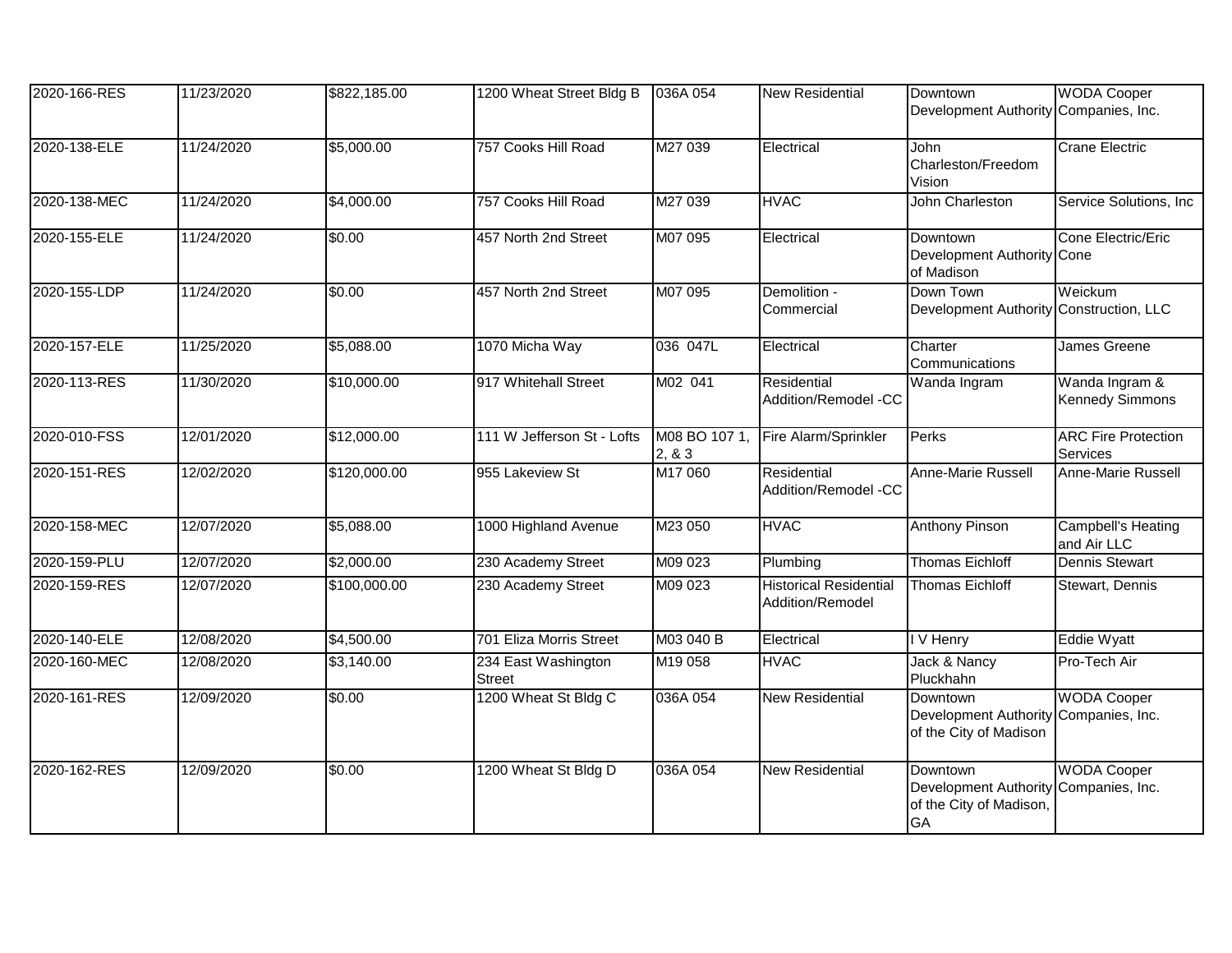| 2020-163-RES | 12/09/2020 | \$0.00         | 1200 Wheat Street Bldg E                          | 036A 054  | <b>New Residential</b>                            | <b>Downtown</b><br>Development Authority Companies, Inc.<br>of the City of Madison | <b>WODA Cooper</b>                                     |
|--------------|------------|----------------|---------------------------------------------------|-----------|---------------------------------------------------|------------------------------------------------------------------------------------|--------------------------------------------------------|
| 2020-164-RES | 12/09/2020 | \$0.00         | 1200 Wheat Street Bldg F                          | 036A 054  | <b>New Residential</b>                            | Downtown<br>Development Authority<br>of the City of Madison                        | <b>WODA Cooper</b><br>Companies, Inc.                  |
| 2020-165-RES | 12/09/2020 | \$0.00         | 1200 Wheat Street Bldg A                          | 036A 054  | <b>New Residential</b>                            | Downtown<br><b>Development Authority</b><br>of the City of Madison<br>Georgia      | <b>WODA Cooper</b><br>Companies, Inc.                  |
| 2020-168-MEC | 12/09/2020 | \$350.00       | 689 South Main Street                             | M20 013   | <b>HVAC</b>                                       | Zack Sittler                                                                       | Peppers Heating & Air<br>Conditioning Service,<br>Inc. |
| 2020-169-RES | 12/10/2020 | \$20,000.00    | 587 East Avenue                                   | M18 002   | Residential<br>Addition/Remodel -CC Cozens        | Reed & Danielle                                                                    | <b>TTK Construction</b><br>Company Inc                 |
| 2020-145-RES | 12/21/2020 | \$110,000.00   | 1141 Bell Cir                                     | M23 029   | New Residential                                   | <b>RBC Homes</b>                                                                   | Cathey, Ryan                                           |
| 2020-146-RES | 12/21/2020 | \$110,000.00   | 1131 Bell Circle                                  | M23 029   | <b>New Residential</b>                            | <b>RBC Homes</b>                                                                   | Cathey, Ryan                                           |
| 2020-176-RES | 12/21/2020 | \$25,000.00    | 492 Poplar Street                                 | M19 123   | Residential<br>Addition/Remodel -<br>CO.          | <b>Edward McDuffie/Ben</b><br>Crowe                                                | Coldwater Homes,<br><b>LLC</b>                         |
| 2020-128-RES | 12/22/2020 | \$100,000.00   | 260 E Washington Street                           | M19 059   | <b>Historical Residential</b><br>Addition/Remodel | <b>Frances Kimsey</b>                                                              | Moore Development &<br>Construction                    |
| 2020-129-COM | 12/23/2020 | \$10,000.00    | 1245 Airport Industrial Blvd 035 032<br>Hangar 7B |           | Commercial<br>Addition/Remodel -<br>CO            | Mark Vrana                                                                         | <b>Robert Reynolds</b>                                 |
| 2020-120-COM | 12/28/2020 | \$4,600,000.00 | 1101 Airport Industrial<br>Boulevard              | 035 074 A | <b>New Commercial</b>                             | PenningtonSeed Inc                                                                 | <b>Dublin Construction</b><br>Company                  |
| 2019-038-MEC | 12/29/2020 | \$34,996.00    | 140 E Washington Street                           | M19 057   | <b>HVAC</b>                                       | <b>Thomas Preston Real</b><br>Estate                                               | Nwankwo, Ike                                           |
| 2020-128-ELE | 12/29/2020 | \$2,000.00     | 260 E Washington Street                           | M19 059   | Electrical                                        | <b>Frances Kimsey</b>                                                              | Schaffer, Robert /<br><b>Myriad Electric</b>           |
| 2020-128-PLU | 12/29/2020 | \$2,500.00     | 260 E Washington Street                           | M19 059   | Plumbing                                          | <b>Frances Kimsey</b>                                                              | Moore Development &<br>Construction                    |
| 2020-177-ELE | 12/30/2020 | \$10,000.00    | 587 East Ave                                      | M18 002   | Electrical                                        |                                                                                    | <b>Cooper Electrical</b><br>Services                   |
| 2020-178-ELE | 12/30/2020 | \$2,000.00     | 351 East Washington<br><b>Street</b>              | M18 039   | Electrical                                        | <b>Ginny Willett</b>                                                               | <b>Timothy Prickett</b>                                |